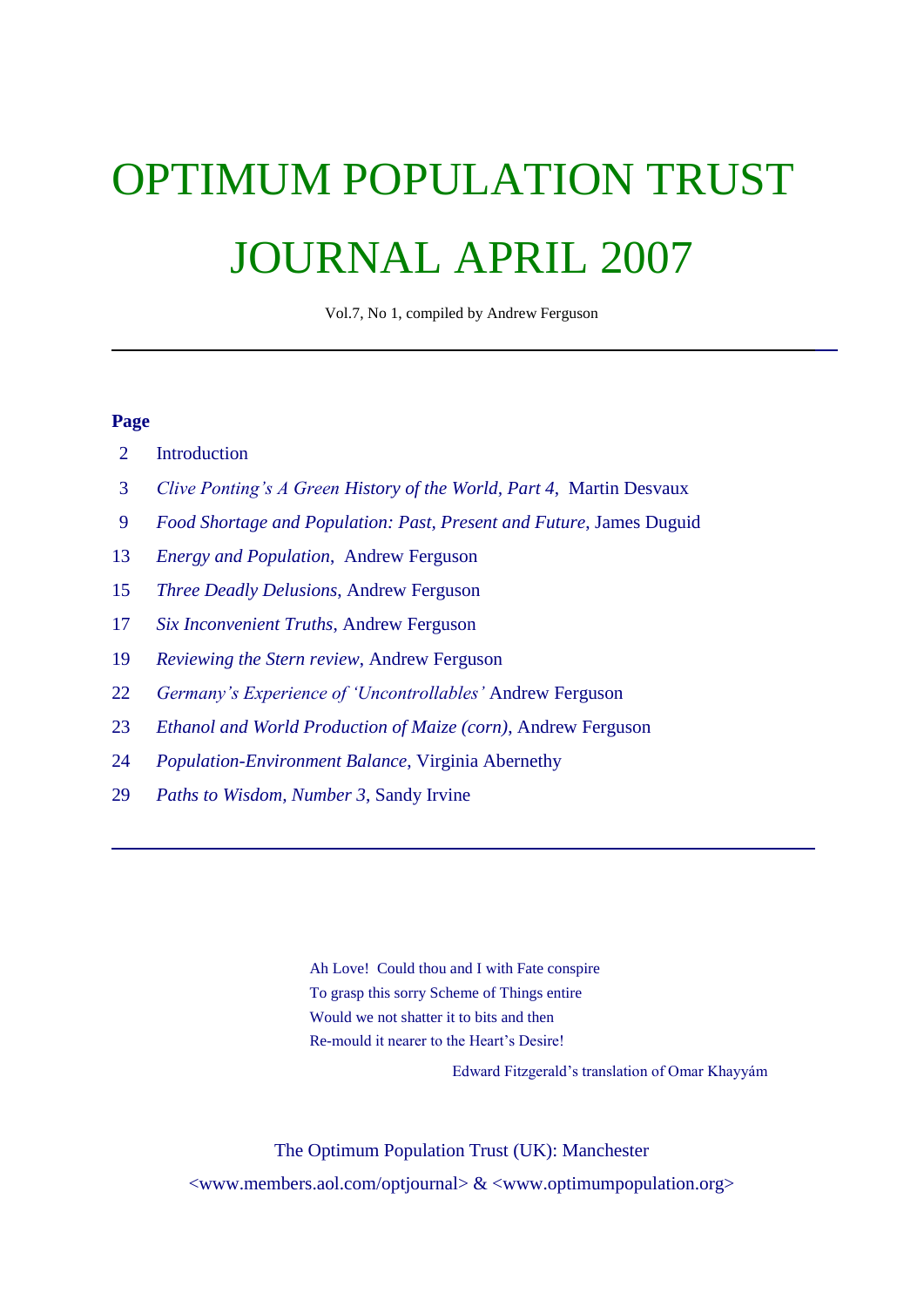# **INTRODUCTION**

Continuing his much admired synopsis of Clive Ponting's *A Green History of the World*, Martin Desvaux succeeds in compressing into six pages two interesting chapters in Ponting's book: *Creating the Third World* and *The Changing Face of Death*. The first of these two chapters brings out Ponting's singular ability to stand above the prejudices of the society he has been brought up in. The schedule ahead for this synopsis, by the way, is for Martin to finish his work on the 1991 book by the end of 2008. This will allow time for Martin to study the revised version, due for publication this year, and appraise for us the changes in perspective which have occurred over fifteen years. I hope, too, that by then OPT Journal readers will be as convinced as I am that *A Green History of the World* contains most of what needs to be said about how the human race has reached its present predicament.

There is a tendency for the OPT Journal to focus on the importance of energy matters, so a welcome change is the paper, on pages 9-12, by James Duguid on *Food Shortage and Population: Past, Present and Future*. James, or Jim as I know him, you may recall is Professor Emeritus of Bacteriology, but for the last decades has focused on population matters. He has written a useful handbook, *Population, Resources and the Quality of Life*. That brief introduction to Jim reminds me that I have not yet introduced someone who has contributed two papers to previous editions of the OPT Journal, namely John Nunn. He is author of *Nunn"s Applied Respiratory Physiology*, but is also an expert in the field of geology and ancient Egyptian medicine, some of his wide ranging interests being reflected in the letters after his name, MD, DSc, PhD, FRCS, FRCA, FGS.

Pages 13-23 contain five short papers which are closely interwoven, and sometimes overlapping, on the key subjects of the human tendencies to self-delusion and its close cousin, suppression of uncomfortable thoughts. Since these often relate to energy matters, there is again substantial attention to energy. Although the papers are nominally by me, they have taken some time to develop, and would not have reached their present form without considerable help from Martin Desvaux, David Gosden, and David Pimentel.

Pages 24-28 comprise a compressed version (reduced to about half the length) of a recent paper by Virginia Abernethy titled, *Population-Environment Balance*. Her permission is much appreciated. Her subject is particularly relevant to the USA, where she notes that due to immigration the real rate of expansion in population is far higher than that promulgated by the Census Bureau, and hence the the Population Reference Bureau. It is probably in the range of 1.4 to 1.7 percent per year. The first figure gives a doubling time of 50 years. This problem arises in part due to the wishes of politicians and the commercial world, but also in part due to the porosity of the large borders of the USA. Similar problems are evident due to the borders of the enlarged European Union. As many parts of the world become less suitable for habitation, because of the combined forces of global warming and excessive population density, the difficulty of defending the borders will multiply. For those reasons, Abernethy's paper is of pre-eminent importance.

Finally, Sandy Irvine, pp 29-32, contributes a personal account of his path to wisdom, that is the path to seeing the world as it is rather than as we are brought up to think of it! These personal stories are interesting, and I make an appeal for others to tell me how they found the ‗path to wisdom' and arrived at the destination to which Ponting guides us.

In addition to the acknowledgements already made, I would like to say that I am as usual grateful to Yvette Willey for once again accomplishing that task which is surprisingly difficult to do well – proof reading.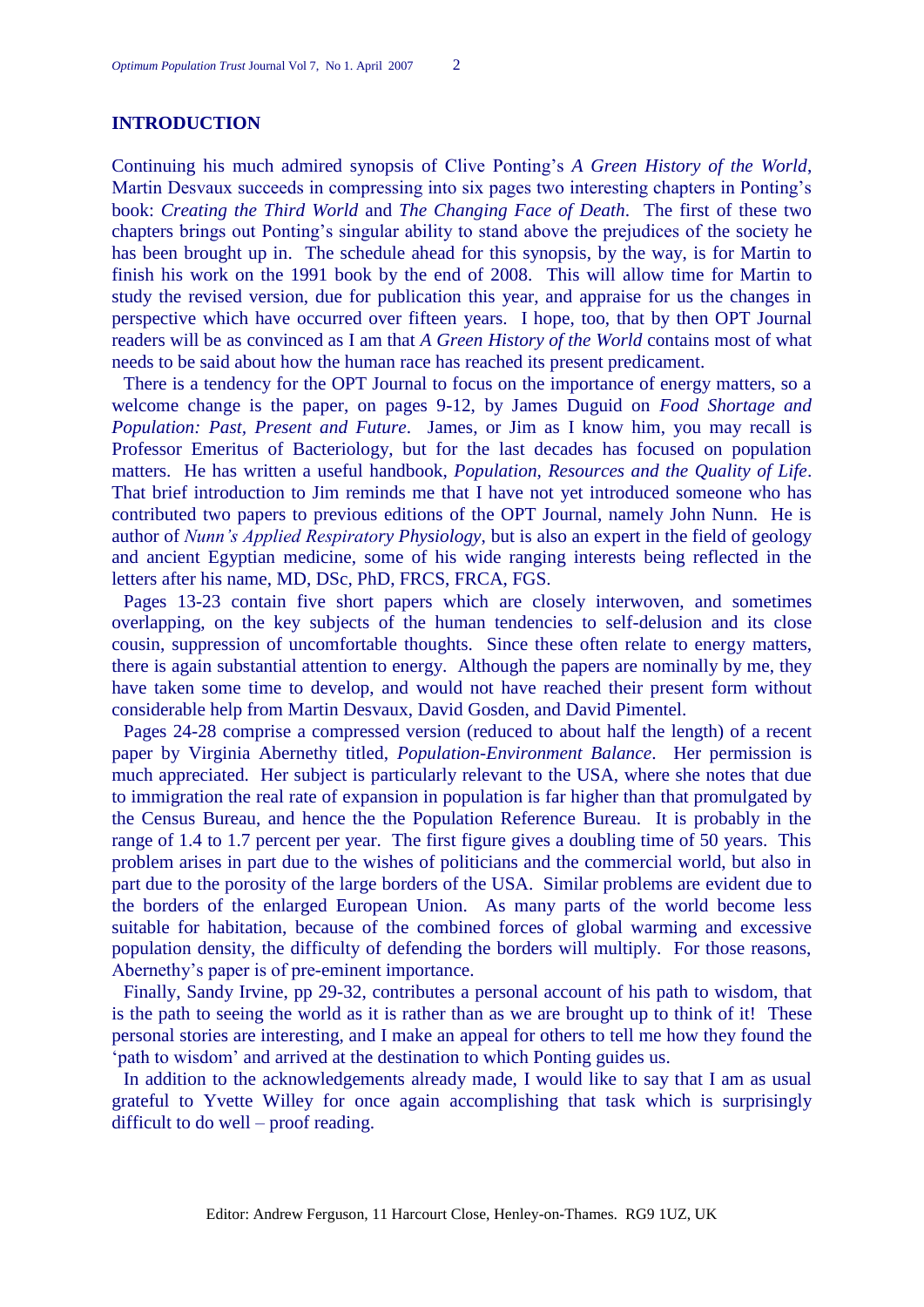# CLIVE PONTING'S *A GREEN HISTORY OF THE WORLD.* Part 4 A synopsis by Martin Desvaux PhD CPhys MInstP

*"The average American cat now eats more beef than an inhabitant of Cost Rica."* Clive Ponting 1991

# **Introduction to the Fourth Instalment**

The nine chapters covered in the first three instalments opened with the history of Easter Island and then stepped back many thousands of years to take us through the impact of humans on the environment before and after the Neolithic transformation. This impact built up as populations, cities, politics and technologies developed. The first population ‗explosion', from 7 million in 4000 BC to 50 million people by 1000 BC, rose further to 200 million by 200 AD. Subsequently, the world population only grew by 50% over the next 1000 years to 360 million, kept in check by disease, wars and famines. After 1500, European influence expanded throughout the world affecting the environment and native societies. Their attitudes to indigenous populations (human, flora and fauna) were coloured by the contemporary Christian thinking based on Genesis, namely that man should subdue the earth and everything that crawled upon it. Life was cheap and native people were ruthlessly exploited for their labour and animals for their meat and furs. The Europeans' impact lay like a trail of death, misery and ecological destruction in what amounted to nothing less than a remorseless and conspicuous land grab – for which adequate recompense has yet to be made. Introduction of non-native species spread environmental havoc; hunting drove many animals to extinction. Wherever Europeans went, this process of expansion through settlement and exploitation overseas inevitably led, among other things, to the expansion of slavery on a scale hitherto unseen. While Europeans of that age believed that God created the world, it was *Europeans* who created the Third World. This is where the story now continues.

I am grateful to Clive Ponting<sup>1</sup> for his permission to quote text and reproduce tables and diagrams.

# **Chapter 10: Creating the Third World**

Prior to 1450, the world evolved in relative isolation and major continents and island groups were unknown to Europeans or each other. Their inhabitants lived predominantly as subsistence farmers, doing only limited damage to the environment. From 1500 (when the expansion began) to 1850, Europeans dominated the growth of a world economy which was largely agricultural but included increasing amounts of luxury goods, raw materials and precious metals.

―*The creation of the third world was a complex process that took many centuries, but important features can be identified in the very first decades of European expansion even before the Portuguese sailed into the Indian Ocean and the Spanish conquered Mexico and Peru."*

Starting with the Azores, Madeira, the Canary Islands and Cape Verde islands, the die was cast by Spain and Portugal, who colonized them for the production of crops and luxury foods by taking the best land. In the 1420s, the Portuguese who had settled in an unoccupied Madeira, destroyed the entire forests and woodlands by fire to gain agricultural land and introduced pigs and cattle which did further environmental damage. By 1450, these self-sufficient farming communities were well established, but by 1500 they had been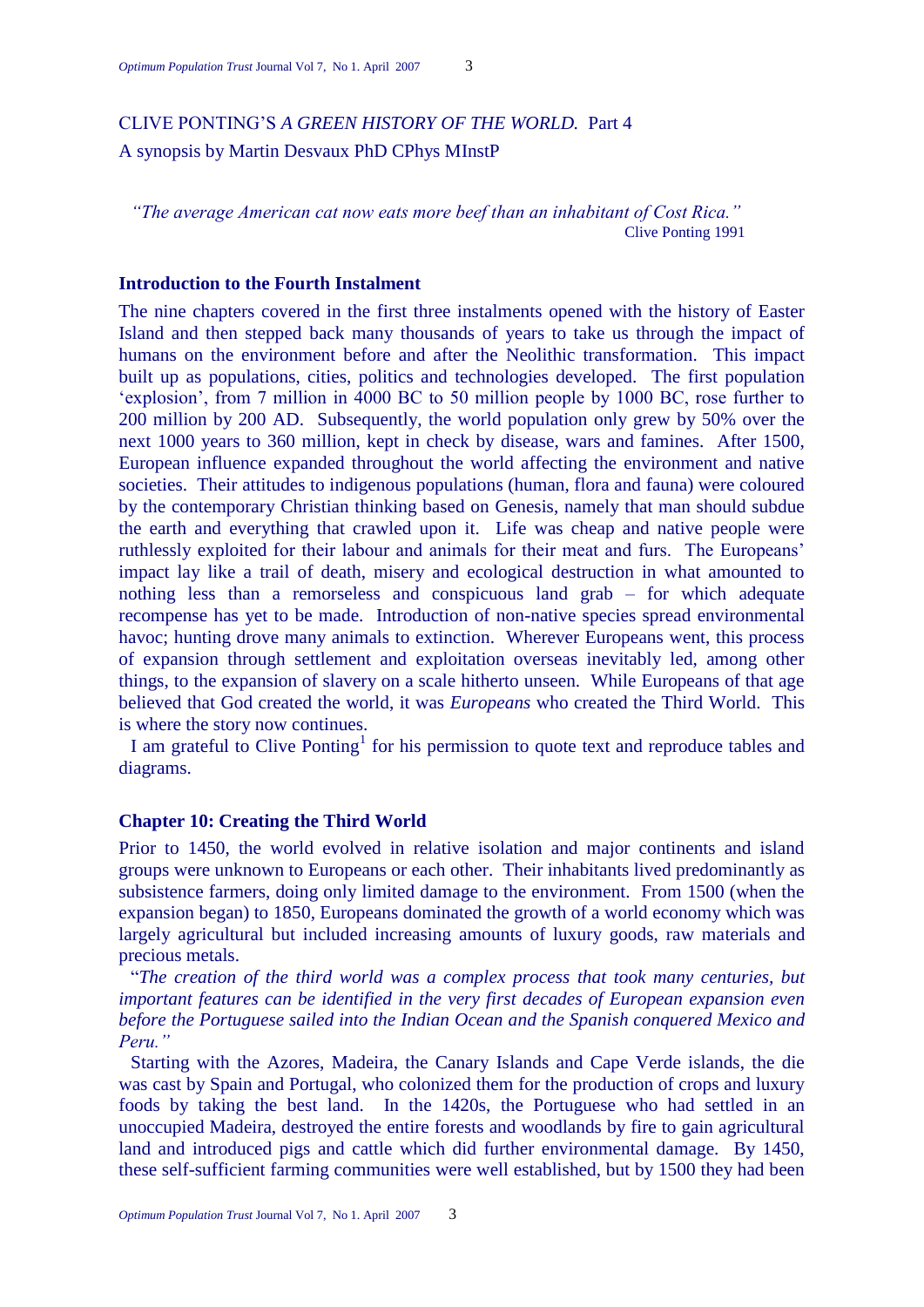transformed further into plantations growing sugar cane for export to Portugal. Slaves from North Africa were used to do all the work. In return, they were given only the poorest land for their own needs. A similar pattern followed in the Cape Verde islands to produce cotton. Spain invaded the Canary Islands and enslaved the Guanches to grow their crops. *"The slaves suffered from the introduction of European diseases and terrible conditions on the plantations. Guanche numbers fell rapidly in the 16th century and by 1600 they were all dead – only a few half breeds remained."* This human catastrophe necessitated the import of further large numbers of slaves from Africa. The pattern emerged that territories were exploited to produce crops on large plantations of the best land by Europeans who, being only a small part of the population, made others do all the work.

Slavery was nothing new. It was commonplace in the earliest human societies, being a form of energy when wood was the only source available. Empires were built on slavery. Venice was a hub of transportation of Slavs and Greeks to Tuscany and Catalonia. From the 12<sup>th</sup> century, sugar plantations in Cyprus and Sicily were fuelled by slave labour. During the  $15<sup>th</sup>$  century, the Portuguese transported over  $150,000$  slaves to their possessions and Spain issued vast allocations of slaves (encomiendas) to settlers in Mexico. England initially used native Indians on mainland America and Barbados, but by the  $17<sup>th</sup>$  century it had become cheaper to import slaves from Africa who soon greatly outnumbered Europeans in many American and West Indian colonies.

As colonisation spread around the globe, slavery followed. Initially, the Dutch (in the East Indies) and Spanish (in America) dominated the trade, but "by the 18<sup>th</sup> century the *British shipped three-quarters of the Africans taken to the Americas."* These were mainly taken from the African west coast while Arabs dominated the slave trade from the east coast. Between  $1500$  and the abolition of slavery in the  $19<sup>th</sup>$  century, Europeans had enslaved 12 million West Africans for the Americas and the Arabs had removed two million from East Africa.

Other sources of forced labour for the colonies were deported convicts and indentured servants. These were whites who had to pay for their voyage and upkeep by working a number of years for their masters – often under conditions little better than slaves. After Abolition, cheap indentured labour was obtained by recruiting people from India, China and the Pacific Islands. Thirty million Indians migrated to man the sugar plantations mainly in Fiji, Mauritius, Natal, Malaya, East Africa, Ceylon and Burma. Another thirty million Chinese were sent to South East Asia and Peru *"to replace the Hawaiians who had died there digging out the guano beds to provide fertilizer for Europe".* Another 386,000 Japanese, Chinese and Filipino labourers went to the Hawaiian sugar and pineapple plantations. This mass migration produced a *"social legacy of ethnic tension for many of the countries left with minority populations or, in the case of Fiji, with Indians outnumbering the native islanders"*

The Europeans inherited stable indigenous agricultural systems involving small plots with varied crops and cultivation techniques which caused little or no soil erosion. By comparison, their large plantations producing only a few (sometimes single) crops which were susceptible to pests, diseases, caused soil erosion and disrupted native societies. The new plantations, designed for exportable mass-produced cash crops, created a new world economy and had severe repercussions for the native peasants. These had lost much land and their meagre incomes became dependent on world prices for the crops they helped to grow. In Java, for example, when world prices for exportable cash-crops (sugar, coffee, indigo, etc.) fell, peasants turned to intensive rice production to feed themselves. Coupled with the plantation, system this action was further deleterious to the environment.

Sugar cane was the first crop to be grown in the colonies which changed the environment. It was taken from the Atlantic islands to Brazil, which became the largest producer in the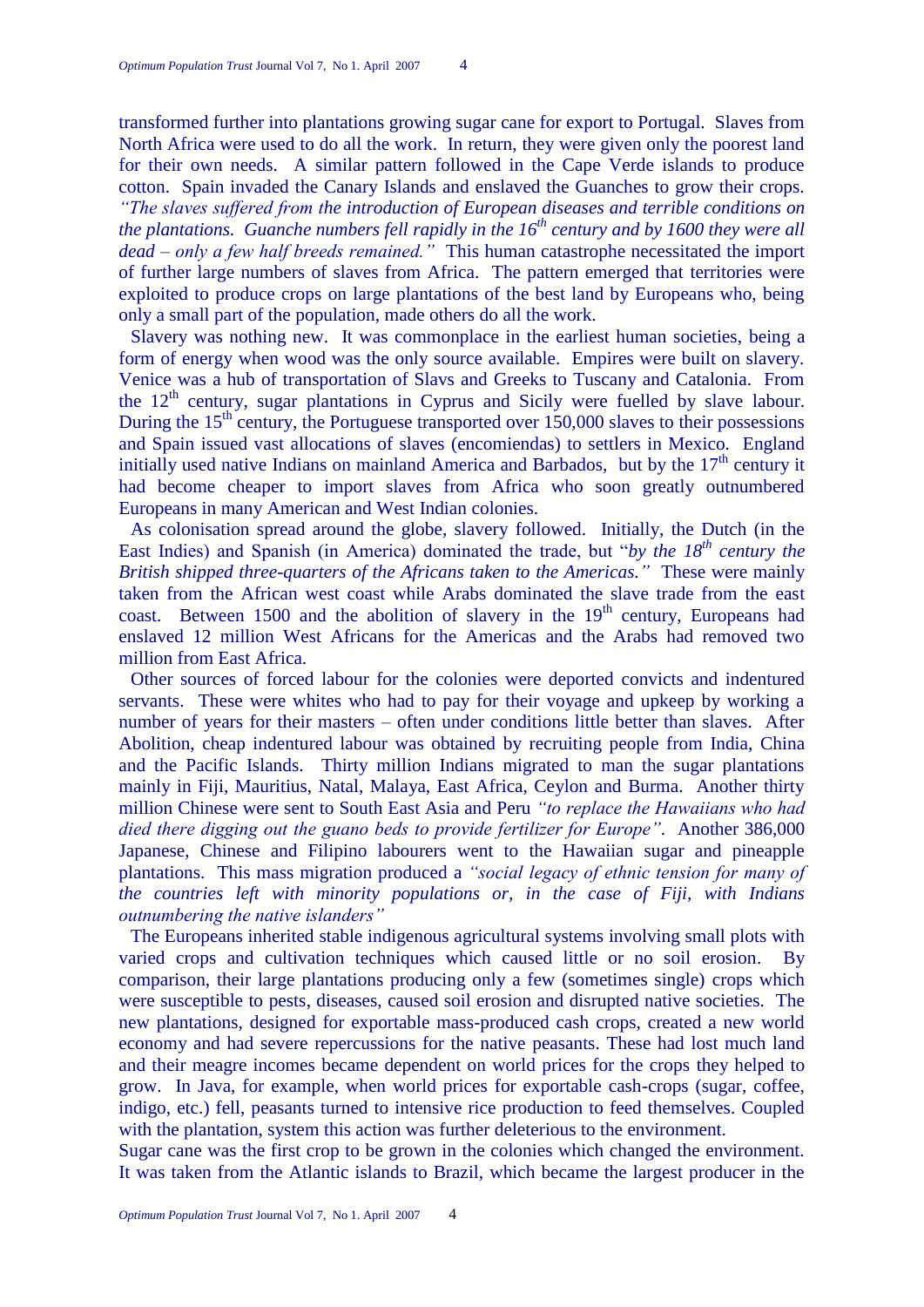world by 1700. After Brazil's temporary occupation by the Dutch, the crop was spread to the European controlled islands of the West Indies.

Tobacco became the next export crop to take hold. It required less investment in processing plant and storage facilities than sugar and it transformed the economies of Virginia and Maryland after its introduction.

Cotton became much in demand, especially by Britain which bought in the raw material to feed its thriving mills to produce cotton products for export. *"By 1807 the United States was supplying 60% of Britain"s cotton and by 1820 it had become the biggest producer in the world."* As cotton spread throughout many southern US states, the overall production peaked at 30 million acres in around 1900 but later declined to about 9 million in 1990 as a result of the boll weevil pest and soil exhaustion.

In Asia, tea, rice and rubber were the dominant cash crops. Tea production was initially the preserve of China and Japan. However, once Britain developed a taste for it, production in India and Ceylon grew rapidly. Forests were cleared to grow the crop at an alarming rate typified by Ceylon where "*plantations ... increased from 1000 acres in 1875 to 373,000 acres in 1900.*"

Rice, the staple food of South East Asia, was first grown for export to Britain in Burma aided by the opening of the Suez Canal (1869). As production under British and French landlords (in Burma and Indo-china respectively) expanded rapidly (1860 – 1940), peasants were reduced to being in debt to money lenders or tied as quasi-serfs to their masters. In Thailand, exports grew from 50,000 tons (1860) to 1.5 million tons (1940) at the expense of adequately feeding the indigenous population.

The discovery of vulcanisation (1840) caused a rapid increase in demand for rubber. Brazil had a natural source from wild trees in the Amazon forest, but, after the British and Dutch took seeds to Malaya and invested in large efficient plantations, the Asian exports boomed and those of Brazil declined.

Coffee – indigenous to Africa – became the major export of the Dutch East Indies which had 300 million coffee trees in 1850. When blight struck, Brazil became a major supplier, using European immigrants as cheap labour after slavery ended. Later, in the late 19<sup>th</sup> century, Britain introduced coffee to Malawi, Kenya and Uganda.

All the above crops, along with cocoa, palm oil and bananas, were grown on the plantation system, which were characterised by cheap indigenous or imported labour. Either way, "By the early 20<sup>th</sup> century, Europe, and increasingly the United States, brought *about a major transformation …now known as the Third World."*

In addition to edible crops, Europeans also exploited the third world for its vast timber resources. Teak was in high demand. Consequently, the British stripped India's Malabar Coast, moved on into Burma in 1826 and stripped the Tenasserim province in 20 years, then on to the Irrawaddy delta which was cleared of its hardwood. The plunder continued with mahogany and sandalwood, where the latter was stripped island by island in the Pacific as each became exhausted.

Exploitation of precious metals and minerals was another part of the picture which showed how the industrialised nations created the Third World. Beginning with gold and silver in Mexico and Peru, the major bulk exportation of minerals did not take off until Africa was divided up between European powers in the 1880s. Copper and aluminium deposits were mined by companies which grew into major multinational corporations and in some cases virtually ruled the lands they exploited. Having bought the rights to mine mineral deposits for a pittance, their activities dominated the fate of the locals in the same way as plantation owners were doing with crop growing. *"The companies also exclude many Third World countries from the most profitable parts of the industry by refusing to build smelters and processing plants as both Ghana and Guinea found when even cheap*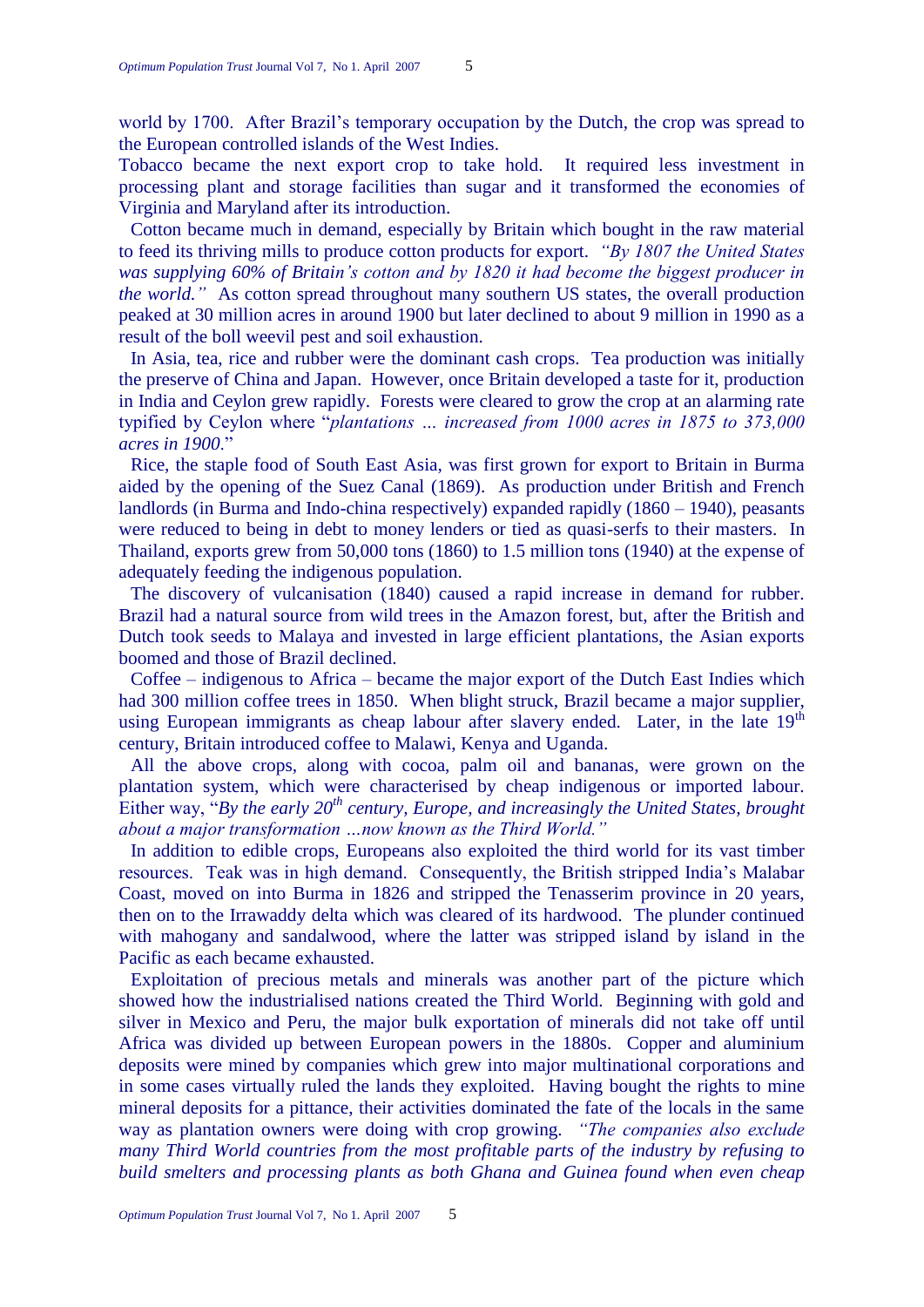*energy supplies were available."* Natives could only look on as the wealth of their countries (in the form of ores containing iron, copper, aluminium, nickel) passed them by as it was transported to ports by rail to be shipped to processing plants in other countries. Thus, the source countries lost the value added and the opportunity to increase their own wealth – which instead passed to the industrialised nations.

Fertilisers form the final part of the picture. As agricultural output grew, Europe had to turn to Morocco and Tunisia as well as to the large guano deposits off the coast of Chile. Exports of Chilean guano reached over 1 million tons per year – to the detriment of the Chinese labourers who had to dig it out under terrible conditions.

The prize for unfair exploitation, however, must go to Britain, New Zealand and Australia for the way they treated the Banabans on two small pacific islands called Ocean Island and Nauru. The total population comprised some 3800 people. They had the misfortune to live on the richest phosphate deposits in the world. The British government bought the mining rights for £50 per year and proceeded to strip the islands of eighty million tons of phosphate. This totally destroyed the fertility of the land, all top soil having been removed, and left only a narrow coastal strip on Nauru for the inhabitants to live.

#### **Chapter 11: The Changing Face of Death**

Disease affected populations in three ways: a) epidemics and plagues; b) persistent local sources of infections (e.g. sleeping sickness and river blindness); c)inadequate diet which mostly affected the poor by reducing their immunity to (a) and (b).

Hunter-gatherers were relatively free of disease because groups had infrequent contact with each other or with animals. However, this situation changed markedly as groups settled down to agriculture, domesticating animals and inevitably growing in size as a result of the more abundant food supply. ―*After living for 10,000 years in close proximity with animals, humans now share 65 diseases with dogs, 50 with cattle, 46 with sheep and goats and 42 with pigs.*<sup>2</sup> *"* The outcome was that a whole new range of diseases affected humans, as some bacteria and viruses present in animals changed into forms that could thrive in humans. The table below lists just some of the main human diseases which are related to animals.

| <b>Human disease</b> | <b>Animal</b>      | Animal disease <sup>3</sup> |
|----------------------|--------------------|-----------------------------|
| <b>Smallpox</b>      | Cattle             | Cowpox                      |
| <b>Measles</b>       | Cattle             | Rinderpest                  |
| <b>TB</b>            | Cattle             | [TB]                        |
| Diphtheria           | Cattle             |                             |
| Influenza            | Pigs[dogs, horses] | [Influenza]                 |
| Common cold          | <b>Horses</b>      | [Common Cold]               |
| Leprosy              | Water buffalo      |                             |

The immunity of local populations evolved by the survival of the fittest, but as these expanded, they carried their infections into new areas and the consequences were disastrous. As already touched upon in chapter 7, this was nowhere more dramatic than in islands and countries invaded by the Europeans during the great expansion after 1492 when some native populations dropped by 90% or became extinct. Most especially, the peoples on the South American continent were particularly susceptible as their lack of domesticated animals meant they had no resistance to European diseases.

As communities grew from small groups into settled villages, towns and then into cities, the problems of sanitation, irrigation and close proximity provide a fertile combination for bacteria and viruses to thrive with the result that: *"Until well into the 19th century in*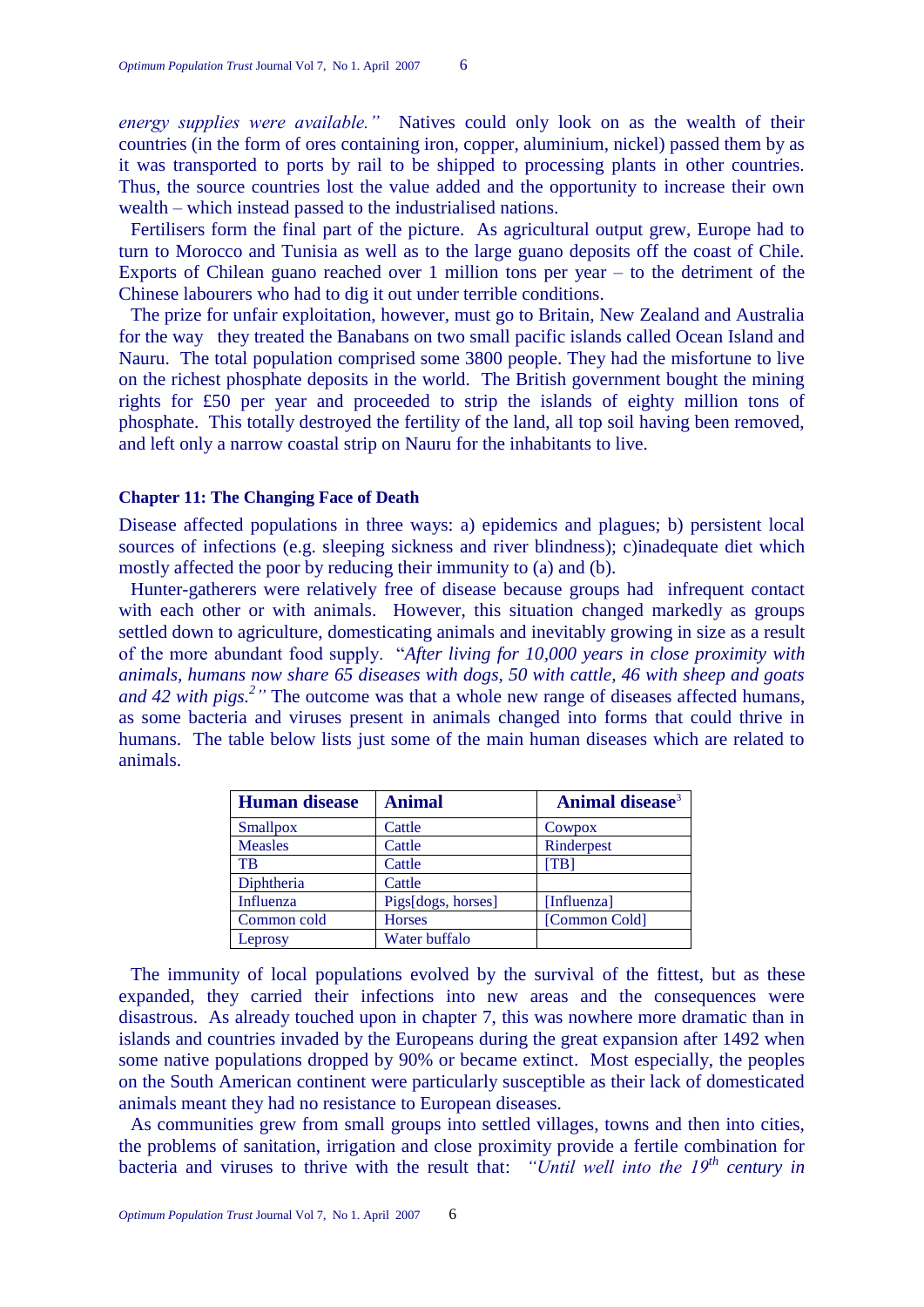*Europe and North America … cities required a constant influx of people in order to sustain their numbers because of the very high death rates among their inhabitants.*‖ Within cities, immunity will have gradually built up in the population, but a proportion of newcomers will have succumbed. The pattern appears to have been "*one of a continuous low level of disease punctuated by virulent outbreaks killing large numbers.*‖ What caused these peaks in the death toll is not clear. Childhood diseases such as measles may have been the main culprit. Ancient records refer only to 'plagues' – a term reserved latterly for the ‗bubonic' plague which first arrived in Europe in the sixth century AD.

The mutual isolation between the Far East, Europe and the Near East as well the Americas meant their diseases were self-contained. With growing populations that was all set to change. Between 160-165 AD, a virulent form of smallpox spread to China and Rome, killing 40% and 25% of their respective populations. There were many recurrences in later centuries with equally devastating results. Smallpox, leprosy and the bubonic plague were all thought to have originated in India. The bubonic plague deserves a special mention because of the speed and ferocity with which it spread. As long-distance travel developed – especially by ship – those awaiting the arrival of exotic goods from faraway lands got more than they bargained for on the quayside. Flea-carrying rats! After the first-known outbreak in the Mediterranean (542) there were further major occurrences: China in 610 and1331; Crimea 1346; Europe 1346-49.<sup>4</sup> Thereafter, in Europe it continued to occur at regular tento-fifteen-year intervals until 1670. The last outbreak of bubonic plague in Western Europe was in Marseilles in 1720-1721 and after that it remained in Eastern Europe and the Near East.

Before 1500 nothing is known of the diseases in the Americas. Because of crowded conditions in their cities, natives will have suffered from parasitic and intestinal illnesses, but major endemic Eurasian diseases had not spread to them. It began only when the Spanish conquistadors introduced smallpox. The first outbreak in Hispaniola in 1518, which spread to Peru by 1525, was followed by outbreaks of measles in 1530, typhus in 1546 and influenza in 1558. The impact was catastrophic. Overall estimates of the death toll are only vague because of unreliable information about the initial populations. As a guide, *"The most reliable figure suggest that in the Valley of Mexico, the centre of the Aztec state, the population fell from about 25 million, just before the conquest to six million by the mid-16th century and to about one million in 1600. The effect … (together with the brutality of the military conquest and its aftermath) was to destroy the flourishing and powerful Aztec society and its culture."*

It was thought in the  $15<sup>th</sup>$  century that, in return, the Americas "transmitted" ‗Montezuma's revenge' or syphilis to the Europeans. The origins of syphilis are not certain; some propose it to be a sexually transmitted transmutation of the European *yaws* but ―*the place and date of its first recorded appearance in Europe – Barcelona in 1493 (a year after the first voyage of Christopher Columbus to the Americas) – lends weight to the contemporary theory of American origins."*

Eventually, the mortality rate from such major 'plagues' declined from catastrophic epidemics to low-level infection rates due to developing immunity and other factors. But the diseases persisted in conditions of overcrowding, poor diet and inadequate sanitation such as those found in cities and armies. "Until the present century armies nearly always *lost more soldiers to disease than they did as casualties to the enemy.*" In the Crimean war, dysentery was ten times more effective than the Russians at killing the British.

During the last two hundred years, the ravages of disease have diminished markedly. Historically, up to 2/3rds of children died in early childhood; now less than 1 in 20 die before maturity<sup>5</sup>. Life expectancy has doubled from around 35 years to well over 70 and the death rate since the mid-19<sup>th</sup> century has fallen from 20 down to 5 per 1000 of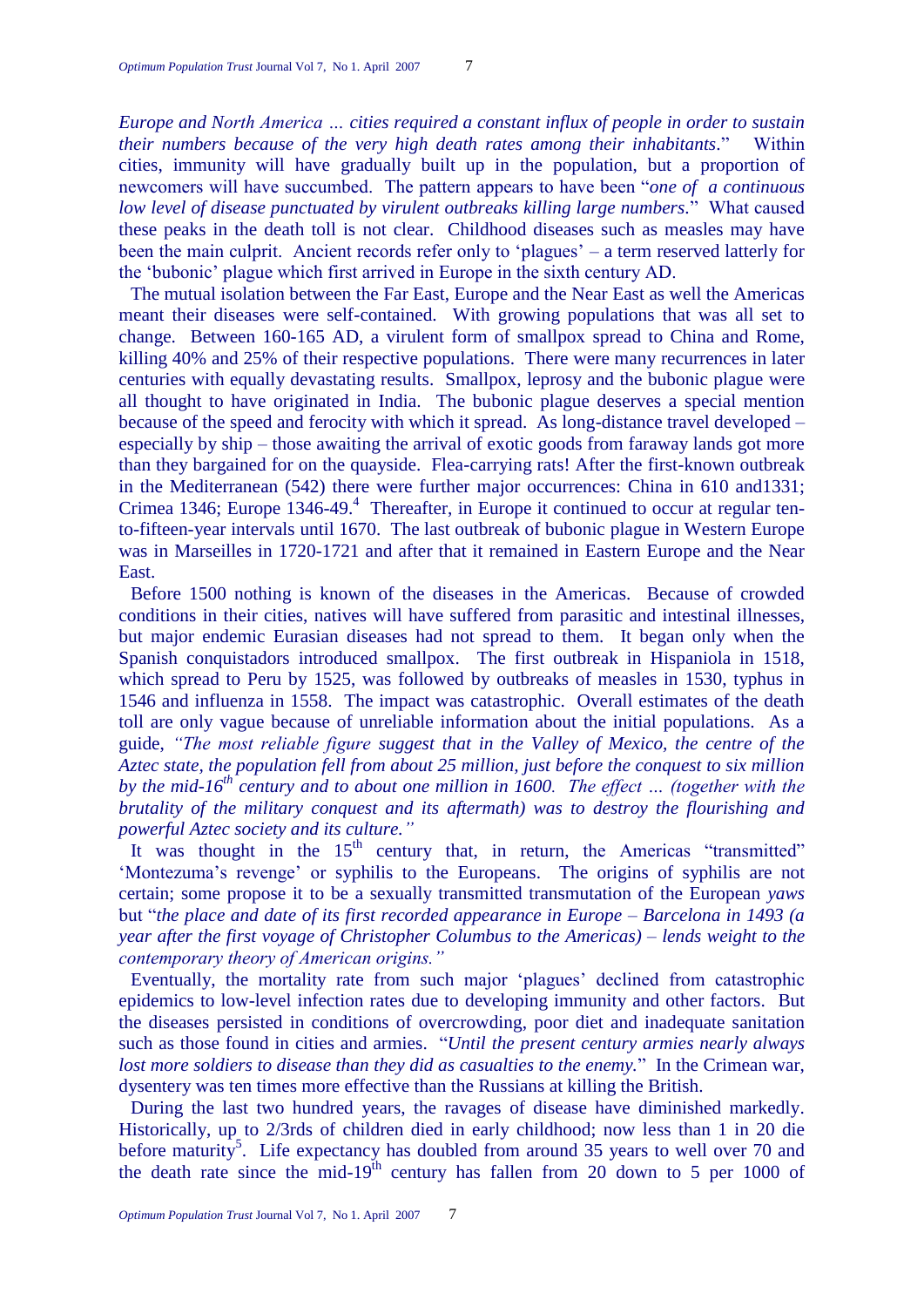population (England and Wales). This was because of i) the transmutation of some diseases into less virulent forms, ii) the introduction of inoculation (possibly used against smallpox in China as long ago as the  $11<sup>th</sup>$  century, in Turkey during the  $13<sup>th</sup>$  century but not in England until 1721, followed by Europe in the 1790's - when it became much safer), iii) better diet, iv) more availability of food, v) cleaner water supply and improved sanitation. The last two developments may have accounted for as much as 25% of the reduction of mortality in the  $19<sup>th</sup>$  century. A further 25% is attributed to the control of TB by the slaughter of infected cattle and the prohibition of spitting in public places.

Despite all these advances, it has only been possible to ring fence the diseases of the past. Although immunisation has virtually eradicated smallpox, other diseases have only been controlled, not eradicated; the 1918 world flu wiped out over 20 million people – possibly helped by poor diet due to lack of nutrition following WW1.

In industrialised countries, the face of death has changed. Where control of traditional diseases has enabled longevity, cancer and heart disease as well as others have become more common not just due to advancing years but also to changes in life-style especially among the more affluent. Some modern western dietary changes have been a two-edged sword. Healthier food has resulted in "*contemporary British children being 20% taller than those of mid-eighteenth century*" but less fibre intake has increased constipation and intestinal diseases. Increased sugar consumption has led to obesity and diabetes; increased fat intake – helped by modern preservation techniques and fast distribution methods to make meat widely available – has also led to the increase incidence of heart disease. Consumption of more processed – and therefore of less fresh – food has decreased the intake of nutrients and simultaneously increased the ingestion of potentially harmful additives thereby encouraging cancers and heart disease.

Ponting underlines the impact of these changes with a few *killer* comparisons:

―*Heart disease was almost unknown a hundred years ago except among the rich … It now kills forty per cent of men and twenty per cent of women in industrialised countries … one in three Americans contracts cancer compared to one in twenty-seven in 1900 … Male deaths from cancer in the western world rose by fifty-five per cent between 1960 and 1980 and female deaths rose by forty per cent. … Before 1940, Africans in Kenya and Uganda did not have rising blood pressure with increasing age, and coronary heart disease was not diagnosed at all in Uganda until 1956 and not until 1968 in Kenya and Tanzania."* And finally in 1991, "Processing food ... introduces additives such as antioxidants, emulsifiers, *thickeners, dyes, sweeteners and bleaching agents. The average Briton now consumes three pounds of chemical additives every year* [and] *on average middle-aged males are now twenty pounds overweight and in the United States the figure is even bigger.*‖ I do not know if Clive Ponting intended the pun in the last sentence but in 2007 average 'figures' are bigger still!

#### **Endnotes**

- 1. Clive Ponting is currently working on a revised edition to be published in paperback by Pimlico in 2007.
- 2. Ponting doesn't mention birds; bird flu is a modern threat.
- 3. Ponting only mentions the animal diseases for the first two entries in this table.
- 4. The timing and geography clearly trace its progress from the Far East to Europe.
- 5. Readers should note that these figures as all others in this essay apply at the time of writing, 1991.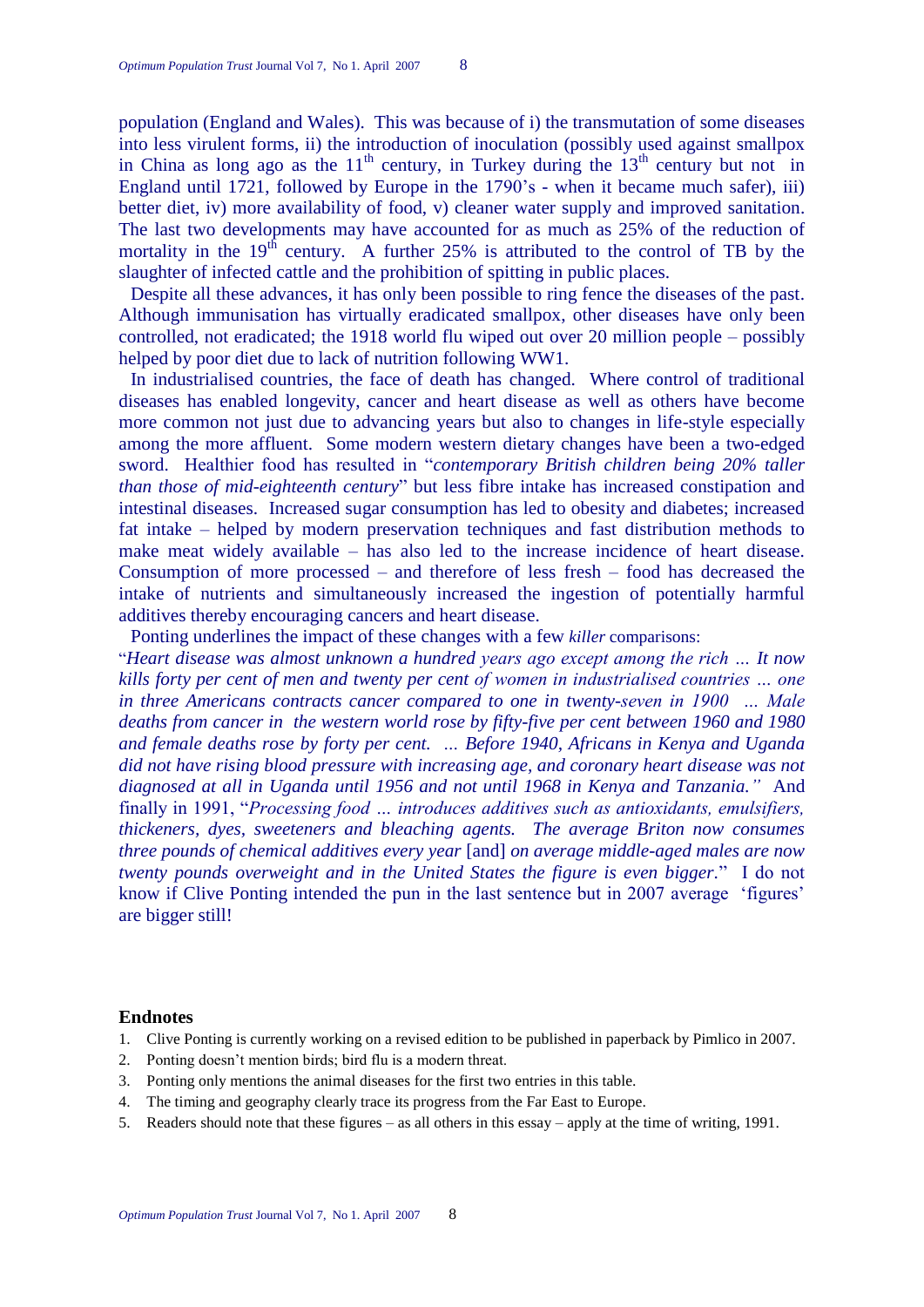# **FOOD SHORTAGE AND POPULATION: PAST, PRESENT AND FUTURE**

by James P. Duguid, CBE, MD, BSc, FRCPath. Oaklands, Merlewood Road, IV2 4NI.

The ultimate danger facing our children and grandchildren in the coming century is shortage of food caused by the continued growth of population and consumption. Other dangers, such as shortages of energy and fresh water, nuclear warfare, pandemic infections, environmental degradation, and global warming, may strike first, but will also exacerbate shortage of food.

The relation between food supply and population is crucial, for enough food is needed to give a healthful diet to every person multiplied by the number of people. A worldwide shortage of food would kill off much of mankind by malnutrition and the infections it exacerbates, and by conflicts for the control of food-producing territory.

# **Food Supply and Population: Historical**

The danger of food shortage arises from the innate tendency of mankind to produce far more children than needed to replace the adults dying at maturity. Unless restrained by economic forces, pandemics, warfare or social aspirations, populations grow rapidly up to and beyond the limit of the food resources in their territories (Malthus, 1798, 1803). Growth is then checked by the death of a majority of children and many young mothers from malnutrition and infections, and the death of young men in conflicts for the control of territory.

Until 1750, this natural control of population kept mankind's numbers below about 600 million. Then, the industrial exploitation of the energy in fossil fuels — first coal, then oil and gas — increased the output of food through the use of powered machinery for the drainage, cultivation, harvesting and irrigation of hitherto poorly productive land, for the production and distribution of artificial fertilisers and pesticides, and for the transport of supplies between farms and towns.

The increase of food supply and paid industrial jobs promoted marriages and births, and reduced the deaths of children and mothers from want. It caused an explosion of population, first in the early developing countries. In the UK the number of people grew from about 7 million in 1750 to 50 million in 1950. Trade and the transfer of technologies then increased growth in the later developing countries, mainly after 1950, as shown in the graphs in W. I. Stanton's book, *The Rapid Growth of Human Populations 1750-2000*, Multi-Science Publishing Co. Ltd (2003). The global population increased from about 600 million in 1750 to 6000 million in 2000.

In the early developing western nations, improved education and contraception, and the aspiration for a better lifestyle unburdened by many children, eventually brought about a voluntary reduction in the birth rate to and below the replacement level, the Total Fertility Rate (TFR) of 2.1 children per woman. By 2004, the TFR was 1.8 in the UK, 2.0 in the USA, 1.65 in North and West Europe, and 1.35 in South and East Europe (2006 World Population Data Sheet, Population Reference Bureau) But populations were still increasing by heavy net immigration in some of those nations.

In most of the less developed nations, including about three-quarters of mankind, the birth rates remained well above the replacement level. In 2004, the TFRs were 2.5 in Latin America and the Caribbean, 2.4 in Asia (but 1.6 in China), and 5.1 in Africa. They were highest in the most famine-prone African countries, e.g. 5.4 in Ethiopia, 6.0 in Malawi, 6.1 in Rwanda, 6.9 in Somalia, 7.1 in Mali and 7.9 in Niger.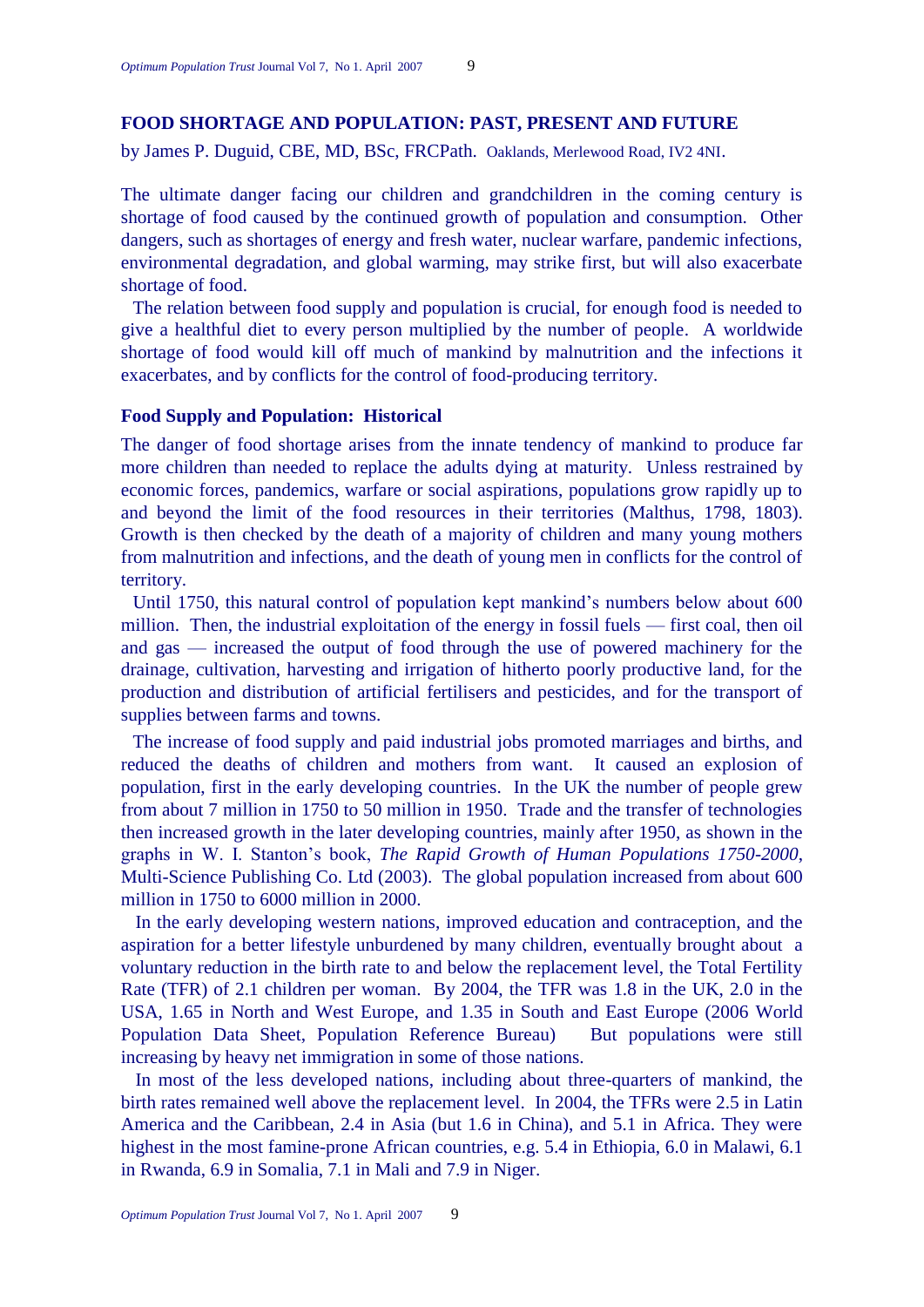#### **Food Supply and Population: the Present Day**

In 2003, the UN Food and Agriculture Organization reported that about half the world's people were malnourished: 842 million were severely deficient in calories and proteins, and over 2000 million were deficient in particular nutrients, vitamins or minerals. Each year, over 9 million children die from hunger and infections, and 600,000 malnourished mothers die in childbirth or from its immediate consequences.

Cereal grains such as wheat and rice make up about 80% of the world's food. After 1960, annual production was boosted by the introduction of high-yielding varieties. It rose from 250 kg to 350 kg per world inhabitant. But after 1984 it declined and was only 290 kg per person by 1996. The trend is downwards and the demand is outstripping supply. By 2003, wheat stocks were down to a 30 days supply.

**Even distribution**. Optimists claim that the world's present supply of food would be sufficient for everyone if it were distributed evenly between the rich and the poor, and if the rich nations reduced the content of animal food in their diet. But an even distribution and that change of diet would be impossible to achieve voluntarily.

**Foreign aid.** A small move towards equal distribution is attempted by the giving of aid in food, money, medicine and technology from the rich to the poor countries. The aid increases the number of children surviving to reproductive life, but because it is given without the provision of offsetting birth control, it makes the population grow faster than its wealth and so increases the number of poor, malnourished people.

This adverse effect of aid was seen in the World Bank's 1989 report on Sub-Saharan Africa, where much aid given after 1960 was associated with a doubling of population and an increase of unemployment and want. In Ethiopia, massive aid given after the 1984/85 famine was by 2005 associated with a 57% increase of population and a 31% fall in the average income per person (figures from UN Development Program).

**Vegetarian diet.** The diet in rich nations contains much meat, poultry and dairy products from livestock fed on cereals, soya and other vegetables. The animal products contain less calories and protein than the animals' vegetable fodder, and if replaced by vegetables in the human diet, two to three times as many people could be fed from the same amount of cropland.

Staple vegetables are deficient in some of the nutrients needed for human health, whereas animal products contain them all. A healthful diet could be made up from a careful balance of different cereals, beans, fruit and nuts, but most people would find it too difficult and troublesome to assemble.

A hint of the extra population that could be fed by a switch away from animal food is seen in the 'footprint' figures in the Living Planet Report 2004 of the WWF-World Wide Fund for Nature. Production of the animal-rich diet of the 920 million people in the highincome countries requires 1.41 ‗global hectares' of cropland, grazing land and fishing grounds per person. That of the sparser diet of the 2971 people in the middle-income countries requires only 0.80 gha/person, and that of the poor diet with little animal content eaten by the 2227 million people in the low-income countries requires only 0.47 gha/person.

So, if the people in the high-income countries switched to the animal-poorer diet of those in the middle-income countries, they would free 561 million gha of productive area, enough to improve the diet in the low-income countries to 0.73 gha/person.

## **Food Supply and Population: the Future**

Whilst under present conditions of production and consumption, the world's output of food leaves about half of mankind malnourished, predictions about the future are uncertain.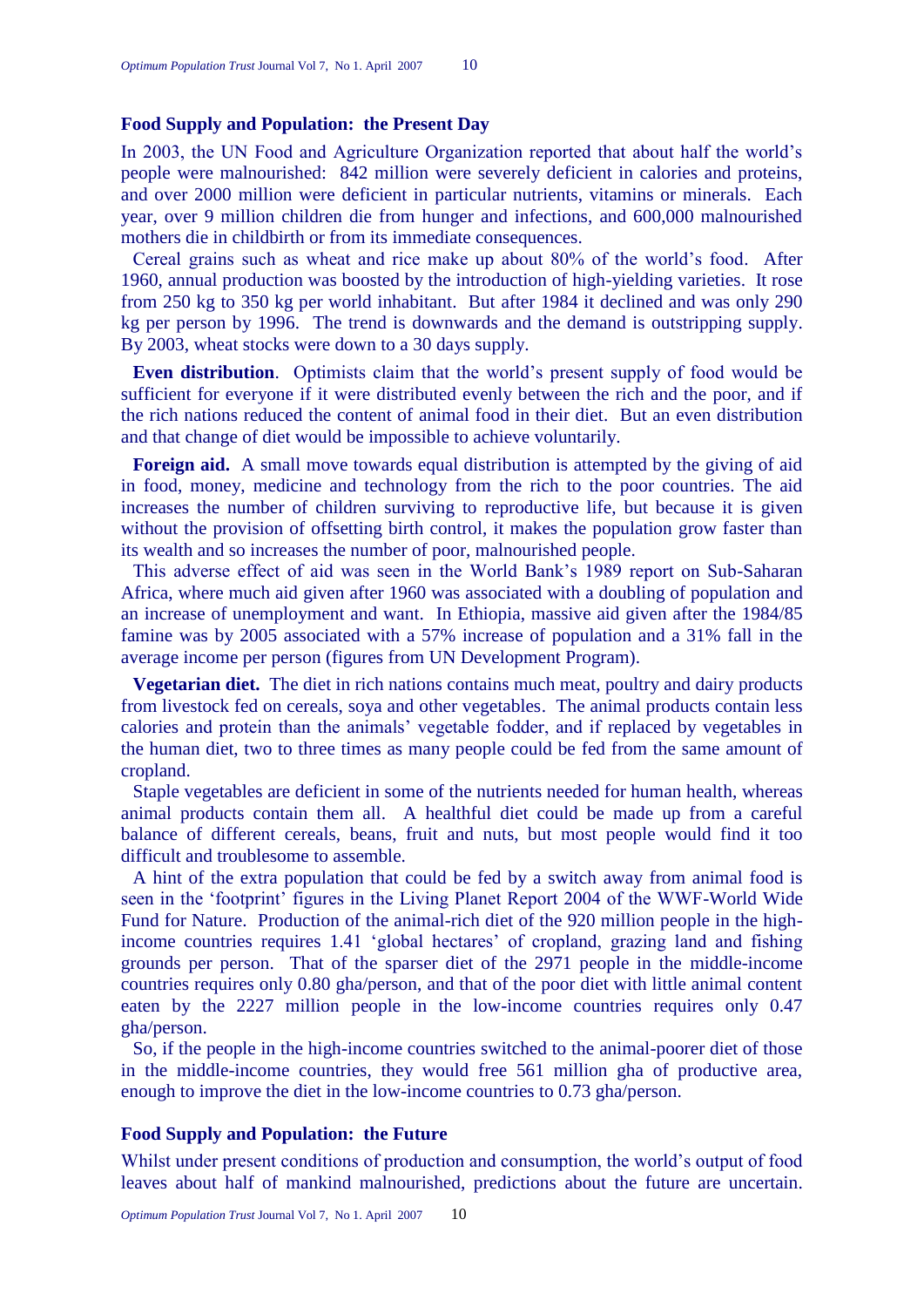Present trends suggest that shortages will worsen as populations increase and food production falls. But outcomes may be improved by new technologies or worsened by catastrophes such as run-away global warming.

**Population trends.** UN figures for birth and death rates suggest that the natural increase of world population is now about +1.2% (80 million) a year (PRB 2006 Data Sheet). If it should take 70 years to steadily slow that rate to zero, then by 2076 population will be 9900 million. If that time could be reduced to 50 years, then by 2056 population will be 8800 million. If the steady reduction to zero could take only 24 years, then by 2030 population will be 7500 million. The last figure may seem unlikely, but the UN's World Population Prospects 2002 Revision has suggested 7500 million as possible for 2050.

**International migration.** Heavy migration increases the world's population. The migrants leave poor countries where want limits their ability to rear children, and go to rich countries where they can earn enough to rear large families and increase their consumption of animal-rich food. The high fertility in their poor homelands prevents their departure from reducing the populations there.

**Immigration into the UK.** In 2003 the fertility rate in the UK was only 1.64, and a calculation made by the Government Actuary's Department for OPT showed that if the TFR and life expectancy remained unchanged, and if net immigration were zero (no more in than out) the population would fall to half by 2121. But immigration is rapidly increasing the UK's population.

In 2003, the Government Actuary assumed net immigration would continue at about 103,000 a year, and calculated that the population would increase by 5.6 million to 64.8 million in 2031, 54% attributable to immigration. But he counted the migrants' children as part of the natural increase of the indigenous inhabitants. When counted as migrants, the increase is 85% attributable to immigration. Moreover, in the five years to 2004, net immigration averaged 158,000 a year, suggesting the population will increase 7.6 million by 2031, 89% due to immigration (MigrationWatchUK).

The increase of population will increase the demand for food. Even now, the UK has to import about 40% of its food, including 27% of the kinds normally grown here (DEFRA figures for 2005). In future it may become difficult for the UK to find and pay for imports, as consumers multiply and demand increases in the supplying countries and as the UK's annual deficit in the balance of its overseas trade in food, goods and services goes on growing. In 2005, the deficit was £47 billion, i.e. 2.6% of GDP (Annual Abstract of Statistics, 2006 edition, tables 19.10 and 19.11).

**Food supply trends.** People's efforts to obtain food are degrading large areas of cropland and grazing land, leading to a reduction in output. In most countries, fertile topsoil is being lost by wind and water erosion due to intensive cropping and grazing without the replacement of essential minerals and humus, and by the removal of forest breaks. In dry countries, land irrigated without drainage becomes infertile by salt accumulation or water-logging.

In industrial countries, farmland is being lost to housing, roads and other urban-related developments, and soils are being acidified and poisoned by airborne pollutants from homes, traffic and industries. Large amounts of phosphates and other plant nutrients are extracted from the soil in cropping, then eaten and flushed down sewers into the sea. Toxic metals and chemicals in sewage sludge limit its use as a fertiliser.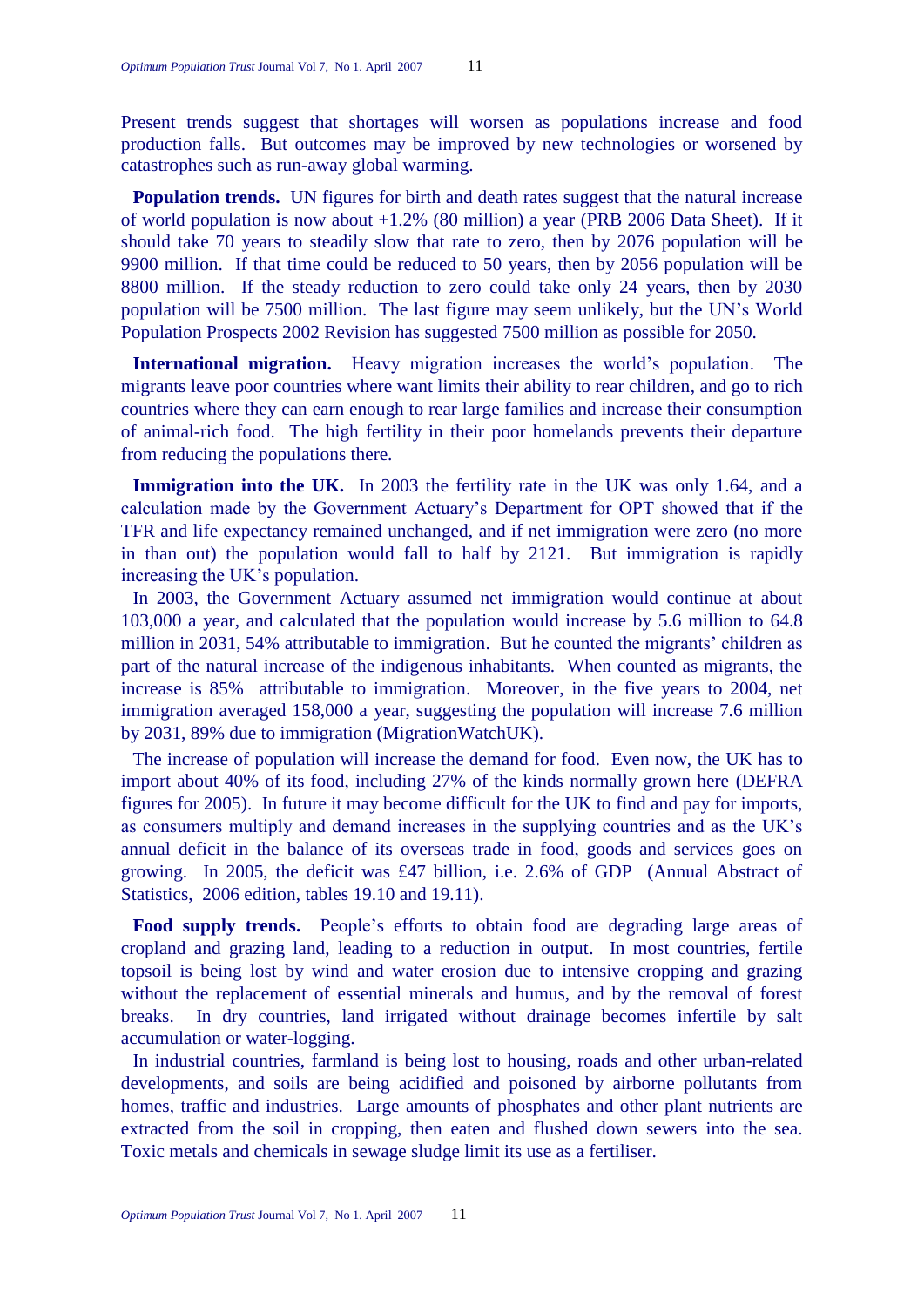Excluding Antarctica, the world's land area is 13.4 billion hectares, of which about 1.5 billion are cropland, 3.5 billion grazings, 3.8 billion forest, and the rest unproductive. Ongoing losses from the productive land are estimated as about 10 million ha a year (D. Pimentel and colleagues, Environment, Development and Sustainability,1999, vol. 1: 19-39, and World Futures, 2003, 59: 145-167). They estimate that in the USA, modern farming methods are reducing the average depth of topsoil by 0.15 cm a year. In the dry mid-west, irrigation from underground reservoirs is depleting their stocks far faster than their recharge by rainfall.

Similar damage to food production in Asia and the Middle East is reported by Sir H Charles Pereira, former chief scientist to the UK Ministry of Agriculture, Fisheries and Food (Chapter 3 in *Where Next?*, Royal Botanic Gardens, Kew). The gravest threats are the erosion of stream-source areas and the salination of irrigated land.

The foothills of India, Nepal, Bhutan and Bangladesh are under attack by expanding populations struggling to live by farming on ever steeper slopes. The clearing of land for cultivation and the felling of trees for fuel have turned the slopes into wastelands eroded by rainfall. Attempts over 30 years by UN agencies to reclaim the eroded slopes by replanting have had little overall effect. Large areas of irrigated land in the plains of the Ganges, Indus, Euphrates and Nile have been made infertile by water-logging and salination. Pakistan has 3 million hectares affected by salinity and another 40,000 ha are being added each year.

In 2000, the European Environment Agency reported that Europe's soil resource was being degraded and lost at an unprecedented rate. In 2004, the UK had a land area of 24 million hectares, about 5 million of cropland, 7 million of grassland, 5.5 million rough grazing, 2.7 million woodland, and 3.5 million urban and built-up. Between 1997 and 2004, about 400,000 ha of the cropland was lost to urban-related developments.

The world's food output might be increased by more intensive use of poor land by mechanical cultivation, careful irrigation, and heavy applications of fertilisers, pesticides and the humus in excreta and waste, but worldwide development of those methods would be hindered by the scarcity of fossil fuels and other resources.

**Depletion of fossil fuels.** As the exploitation of cheap fossil fuels greatly boosted the production of food after 1750, their increasing scarcity and cost will pose a threat to the future production of food.

Petroleum experts have calculated that oil and gas extraction will peak about 2015 and may fall to under a half by 2050. The costs of extraction from difficult locations and the demand from industrialising nations will raise prices. Coal, oil shale and tar sands will last longer, but the energy cost of their extraction and purification will diminish their usefulness as energy sources and cause much environmental damage.

Electricity from nuclear and 'renewable' sources cannot serve many of the uses of fossil fuels, e.g. as liquid fuels for transport, and cannot be stored in bulk for use when required. Safe methods for the large-scale production, storage and distribution of hydrogen have not yet been developed. Liquid fuel can be made from wood, corn and oil seeds, but the production of significant amounts would take up too much cropland and timber land, from the limited areas producing food and wood in the UK.

# **CONCLUSION**

Mankind is unlikely to choose or be able to reduce population and fuel consumption quickly enough to avert damage from global warming and rising seas, and is likely to suffer a devastating loss of life from food shortages and conflicts for the possession of land and resources.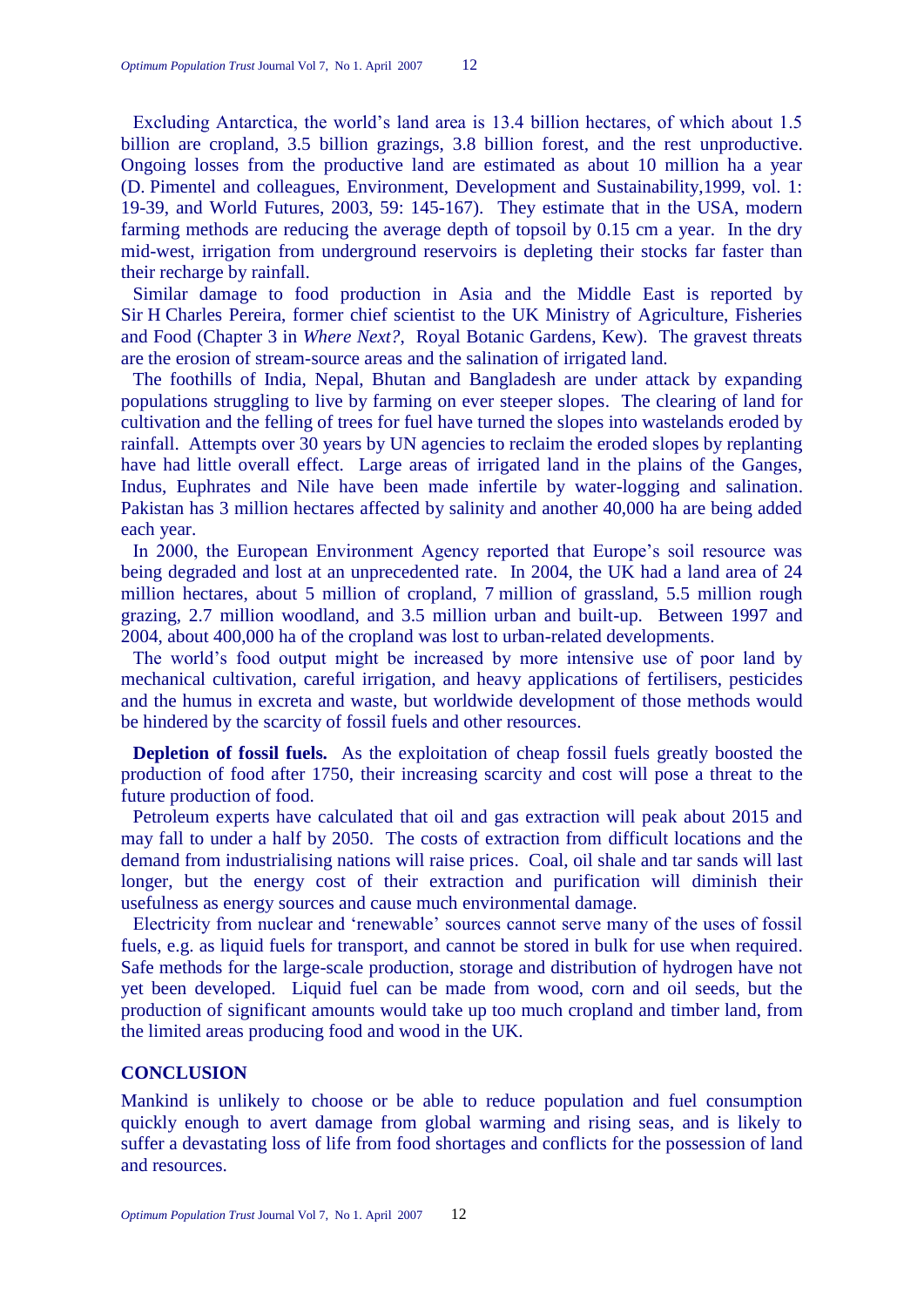# **ENERGY AND POPULATION**

by Andrew R.B. Ferguson

Many people have hinted, if not stated, that they are puzzled why the OPT Journal is so much oriented to energy matters, although the subject is population. So when someone wrote me an email expressing this view at length, I thought it time to set out clearly the fundamental importance of energy to population.

I only became fully aware of the importance of energy to society after reading *Food, Energy, and Society*, a book edited by, and largely written by, David and Marcia Pimentel.<sup>1</sup> Even though OPT's assessment of sustainable populations stems from eco-footprinting, this book was fundamental to our attempts to assess sustainable populations.

As was set out in the *2nd Footprint forum, Part I, Energy Component of the Ecological Footprint* (OPTJ 2/2), the carbon absorption paradigm (which is generally advanced as the method of assessing the energy component of the Ecological Footprint) is flawed in many ways. Since that 2002 forum, the flaws have become more apparent. For one thing, it is now evident that oceanic absorption of a large fraction of the emitted carbon dioxide comes with a heavy cost, namely the cost of acidifying the oceans. Also much doubt now surrounds the extent to which land will continue to be a useful carbon sink. It has even been suggested that as the Earth warms it will release more carbon than is absorbed.

Fortunately those problems do not affect the assessments of optimum populations emanating from the Optimum Population Trust, since we have always argued that the only convincing method of dealing with the need for energy is the 'renewable energy paradigm'. That paradigm is based on the need for 'energy land;' or more precisely the amount of ecologically productive land needed to produce the required amount of 'free energy' (energy needed in addition to that contained in the food we consume).

The reason that this change of paradigm can continue to work happily with the data produced by those most heavily engaged in the task of eco-footprinting is that the absorption capacity implied by the 'carbon absorption paradigm' is about 3 kilowatts per hectare, and that, as near as it can be assessed, is the power density that can be achieved using a realistic mix of renewable energy sources. Why it is so hard to raise the power density using renewable energy sources can be seen by considering first the fundamental problem of intermittent energy sources (the "uncontrollables"), and then the low power density of the main "controllable", namely biomass.

#### **The "uncontrollables"**

Although photovoltaics have the considerable merit of not taking up much space, their essential problem is that their peak output is about four or five times their average output. Even taking the more favourable "four times," the result is that to produce a steady flow of electricity, three quarters of it has to be produced by a controllable power source.

Wind has a similar problem. In some places, a capacity factor of 30% can be achieved by a large group of wind turbines (not in Denmark, Sweden, Germany or the Netherlands though). Even taking the more favourable figure of 30%, to produce a steady amount of electricity, at least 60% of it has to be produced by a controllable power source.

This problem is greatly amplified by the fact that the uncontrollables interact. Wind and waves may be producing at their peak at the same time as photovoltaics are producing at their peak. Thus all these uncontrollables taken together are unlikely to be able to produce much more than 20% of *electricity*. Note, too, that it is *electricity* that is produced, and we only use about a third of our fossil fuels for producing electricity.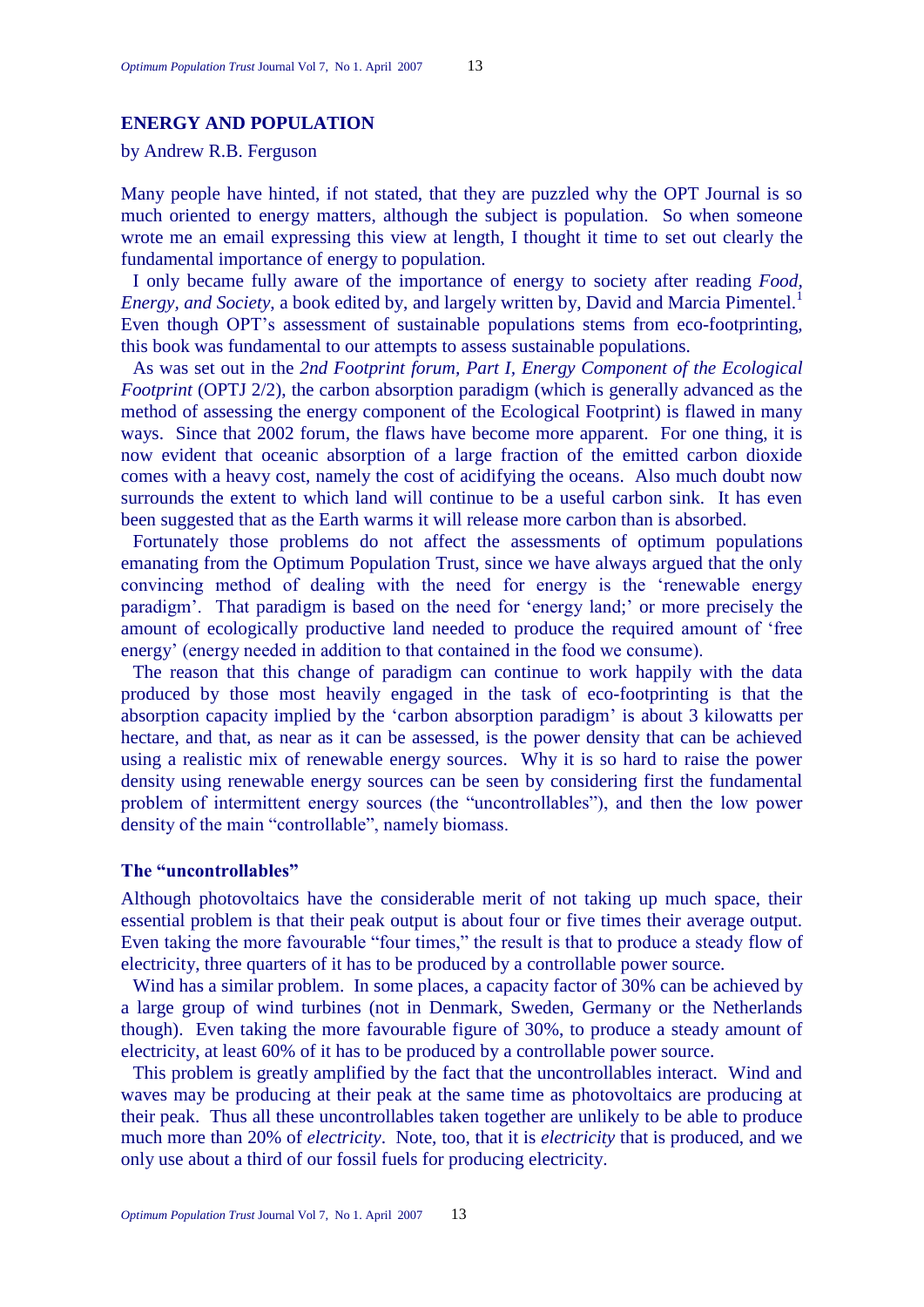# **The "controllables" and the "energy fantasists"**

A pretty ideal controllable is hydro power, but the amount that hydro can contribute to power demand is diminishing rather than increasing, and although it is largely controllable, there are times, such as long periods of dry weather, when availability is low.

Biomass is the other, and potentially larger, controllable. The difficulty there is its low power density. This is particularly apparent with liquid fuels. In a recent paper, David Pimentel, Tad Patzek and Gerald Cecil pointed out that if the production of ethanol from corn (maize) was stepped up to the extent of using 100% of the corn produced in the U.S., it would provide only 6% of the liquid fuel used in the U.S. Moreover, while this would produce liquid fuel, the whole production process would result in very little, if any, energy, since about the same amount (whether more or less is hotly debated) of energy would go into producing the ethanol as would be contained in the ethanol produced.

Until very recently, the low power density of "renewable controllables" is something that has been routinely ignored by The Worldwatch Institute, The World Policy Institute, Green Peace, Friends of the Earth, and NATTA in their renewable energy newsletter, *Renew*. Some signs of recognition appeared in the 25 September issue of *New Scientist*, in an article titled *Fuel"s Gold* (meaning Fool's Gold) by Fred Pearce, which appeared to be largely drawing on a forthcoming article in *Worldwatch*.

One complaint voiced in the email mentioned at the outset was that the articles in the OPT Journal are one-sided. Maybe, but they do however represent one voice against many others purveying largely unquantified optimism about renewable energy. I did my best to bring out that point in the paper *Lagoons of Silence within the Renewables Lobby* (OPTJ 6/2 pp. 28-29).

There are many obvious things that are being missed by what I jovially call the ‗renewable energy fantasists'. For instance, many of the sources mentioned above enthuse about the advantages of using Combined Heat and Power (CHP). However, they never mention that Denmark has introduced CHP as far as possible, and wind turbines to an extent that would be impossible without the benefit of having adjacent nations that produce most of their electrical power from hydroelectricity, and yet Denmark's carbon emissions are similar to those of the UK (which are at least 6 times what they should be to be sustainable). The OPT Journal is still something of a lone voice which brings out such unpalatable truths; truths which are doubly unpalatable in view of the fact that current population levels are only sustainable while fossil fuels last.

The renewable energy field is complicated, but every now and again one can pick up a clue from the "real world" of experience. Perhaps one such is that despite the fact that the U.S. has awoken to the need for "energy security", intrusion of wind into the system is forecast to be almost negligible. In its Annual Energy Outlook, the US Energy Information Administration forecast that by 2030 wind will be supplying 1% of electrical demand and 0.4% of total energy demand.

Let me finish by saying that in editing the OPT Journal my objective is not to prove any particular angle or point, but rather to establish the truth by looking at the evidence. If there is contrary evidence on the subjects dealt with in the OPT Journal, then I will be glad to publish it.

<sup>1.</sup> Pimentel, D, Pimentel, M. 1996. *Food, Energy, and Society*. Niwot Co., University Press of Colorado. 363 pp. (£30). This is a revised edition; the first edition was published by John Wiley and Sons in 1979.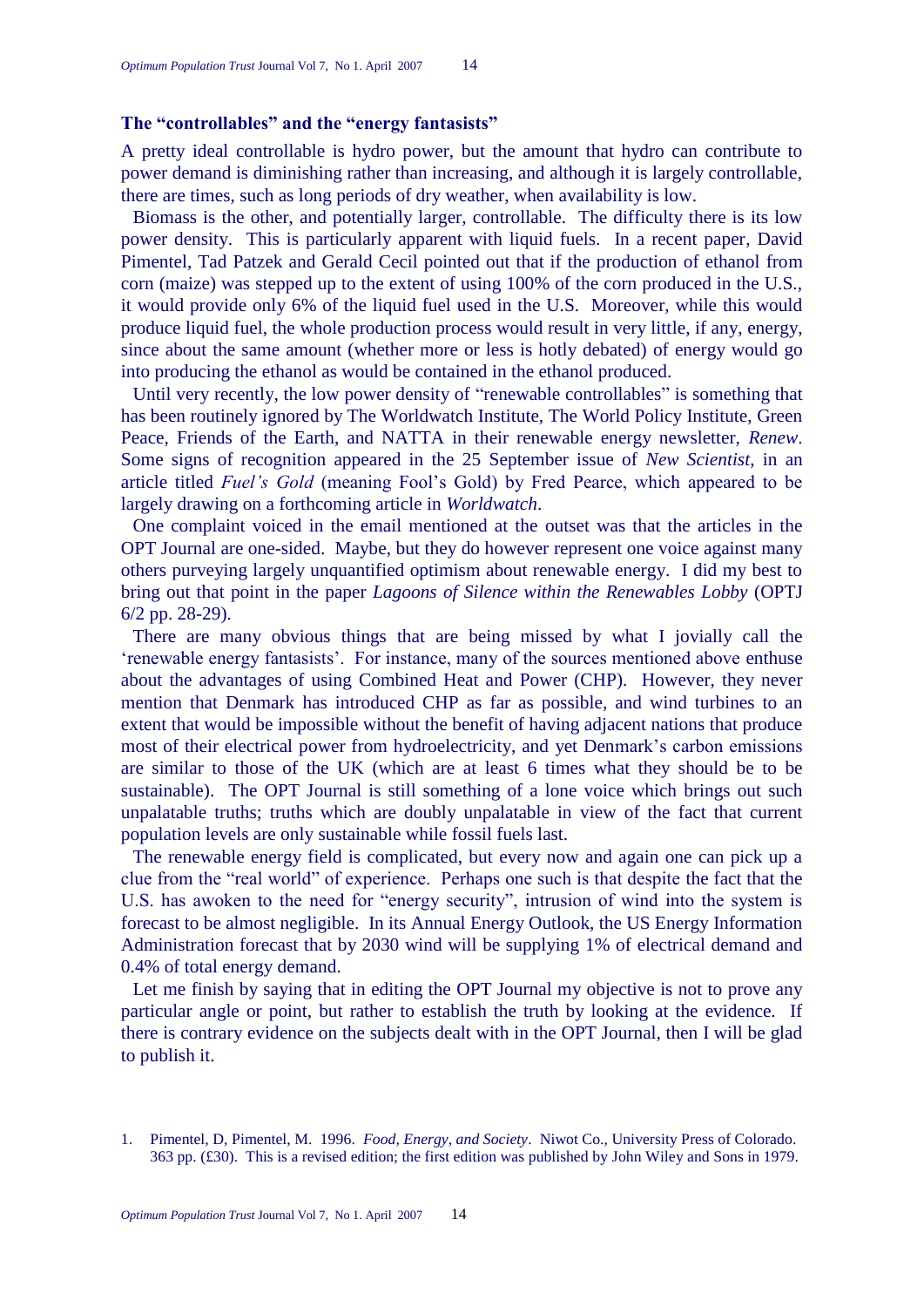## **THREE DEADLY DELUSIONS**

by Andrew R.B. Ferguson

The most pervasive delusion throughout human history has been the belief by the followers of every religion that their own religion is more true than any of the others. According to the dictates of reason, insofar as religions entail a belief in gods or a God, they are all equally improbable. Polytheistic religions have a slight margin in favour of their probability over monotheistic ones, since nothing could be more improbable than that one all powerful God has been keeping a watchful and kindly eye on the human race throughout its long struggle with disease and natural disaster.<sup>{1}</sup> However, it is hard to analyse the balance of good and bad aspects contained within religious belief. Many people, Napoleon as well as Marx, thought that religion was essential to reconcile those who are poor in society with the inequalities which are inevitable (Marx of course was further deluded into thinking that those inequalities can be eliminated). So, while maintaining a somewhat ambivalent attitude to the goods and bads of religions as a whole, let us look at delusions which seem likely to bring death on a massive scale.

Fred Halliday, professor of international relations at the LSE and visiting professor at the Barcelona Institute of International Studies, recently provided a list of 12 of the world's "worst ideas." His description of Number One was apposite:

Number one: *The world's population problems, and the spread of Aids, can be solved without the use of condoms*.

This is not only the most dangerous, but also the most criminal, error of the modern world. Millions of people will suffer, and die premature and humiliating deaths, as a result of the [policies](http://www.opendemocracy.net/globalization-hiv/twentyfive_years_4145.jsp) pursued in this regard through the United Nations and related aid and public-health programmes. Indeed, there is no need to ask where the first mass murderers of the 21st century are; we already know, and their addresses besides: the Lateran Palace, [Vatican](http://www.opendemocracy.net/globalization/benedict_4156.jsp) City, Rome, and 1600 Pennsylvania Avenue, Washington DC. Timely arrest and indictment would save many lives.

In wider contraceptive terms, that has been the view of the OPT for a long while. Our founder, David Willey, wrote a piece on just such lines, pointing out that, however sincere were the current pope's beliefs, over time the inevitable consequence would be millions of extra deaths. I would add this point, that these delusions — those of the papacy in recent decades — will cause a far greater number of deaths than the delusions of Pope Innocent VIII who, in his famous Bull of 1488, set in train the persecution of witches, lasting for centuries; or even the delusions of Pope Urban II who, towards the end of the eleventh century, set alight the flame of the Crusades, a torch that was to burn for hundreds of years.

Allowing ourselves to express the OPT view, rather than following Fred Halliday, a strong contender for Number two is the *confident* belief that there will be a transition to a renewable energy world. That is to say, when we run out of fossil fuels we will be able to make a transition to renewable energy. Note the word "confident." It is not *impossible* that something unexpected will turn up fairly soon to solve the immense problems of collecting the diffuse energy of the sun in "real time," despite the fact that it took plants millions of years to capture the energy that we are now using in such a profligate manner. While it is not impossible, there is at present little sign that the problems of intermittency and low power density of renewable sources of energy are likely to be significantly overcome, so there are no grounds for *confidence* in the belief of a transition to a renewable energy world. Yet if we don't make that transition, then when fossil fuels become scarce — in about fifty years time — the rate of die off (presently in the tens of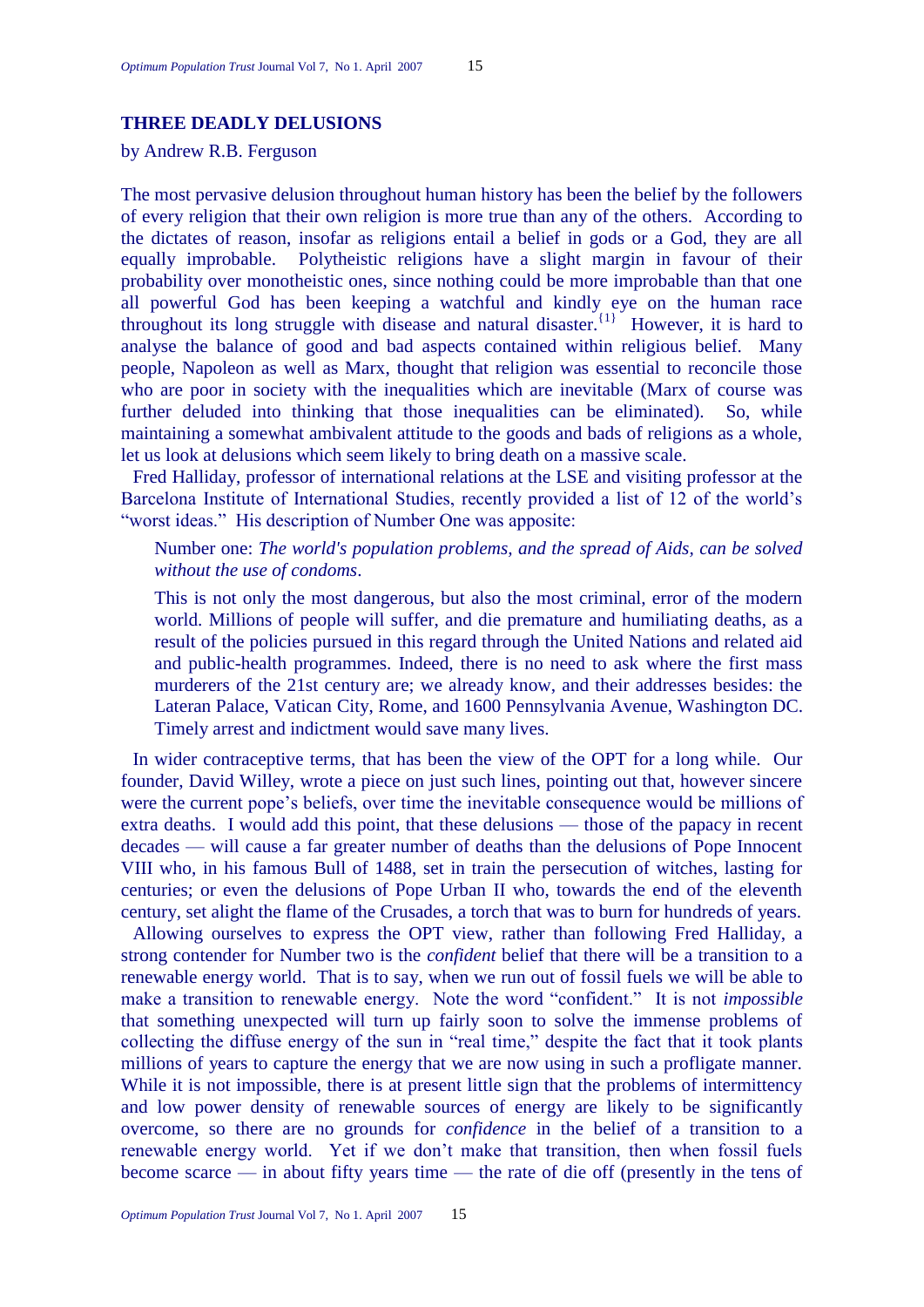millions a year) will greatly accelerate, until population is eventually brought down by billions. That is inevitable, because supporting the present population has only been made possible by the energy provided by fossil fuels.<sup> ${2}$ </sup> Yet confidence in the mooted "transition" is voiced in the great majority of scientific papers and journalistic articles. This therefore is Number Two delusion:

Number two: *There is no need to address the critical problem of over-population because we can be confident of a transition to a world based on renewable energy.* 

A strong contender for Number three is the belief that we are likely to be able to significantly reduce carbon emissions from their present level. Yet it is easy to see that the large populations in the relatively undeveloped world, China, India and Indonesia for example, which want to improve their quality of life by using more energy, will cancel out any success that developed nations have in reducing carbon emissions. On present evidence moreover, we should not even be confident that the developed nations will significantly reduce their carbon emissions.<sup>{3}</sup> A favourite delusion of nearly all reports and investigations of climate change is the belief that the world might well reduce carbon emissions to a level which would greatly diminish the chances of massive climate changes occurring. Thus Number three dangerous delusion is this:

Number three: *There is no need to address the critical problem of over-population, because we can be confident that we can reduce carbon emissions sufficiently to make it improbable that the dire effects of climate change will be realised.* 

While many other delusions afflict mankind today, none, I think, will prove to be as deadly as these three.

#### **Endnotes**

- 1. On page 275 of his immensely impressive book *World History: a New Perspective* (2000), Clive Ponting drew attention to this point about monotheistic religions having insuperable logical weaknesses.
- 2. In 1865, in *The Coal Question*, William Stanley Jevons wrote about our society's vital dependence on energy sources. In 1972, Dennis Meadows adumbrated the interdependence of food supplies and energy resources. For instance, he wrote that in the imminent future his models foresaw that:

The industrial capital stock grows to a level that requires an enormous input of resources. In the very process of that growth it depletes a large fraction of the resource reserves available. As resource price rises and mines are depleted, more and more capital must be used for obtaining resources, leaving less to be invested for future growth. Finally investment cannot keep up with depreciation, and the industrial base collapses, taking with it the service and agricultural systems, which have become dependent upon industrial inputs (such as fertilizers, pesticides, hospital laboratories, computers and especially energy for mechanisation). … Population finally decreases when the death rate is driven upward by food and health services.

Valuable though that is, by far the most irrefutable demonstration of the relationship between energy and food supply, and the type of society that it supports, was the 1979 book (with a revised edition in 1996), by David and Marcia Pimentel, titled *Food, Energy, and Society*.

A book which deserves to be singled out because of its compact treatment of the energy problem and its impact on population is *The Collapsing Bubble*, by Lindsey Grant (2005, *The Collapsing Bubble; Growth and Fossil Energy*. Santa Ana, CA. Seven Locks Press. (800) 354-5348. US\$9.95.).

3. Denmark provides an irrefutable example of the improbability of developed nations significantly reducing their carbon emissions. Denmark has: (a) invested heavily in wind power; (b) encouraged maximum use of biomass; (c) done all it can to make use of combined heat and power; (e) put a high tax on cars and provided an excellent public transport system. Despite all this, its emissions are not much changed from 1990. Such is the tendency to delusion, that UK think tanks and academic institutions advocate all these changes for the UK, while allowing themselves to imply that such changes will remedy the excessive emissions of the UK, Europe, and perhaps even the USA.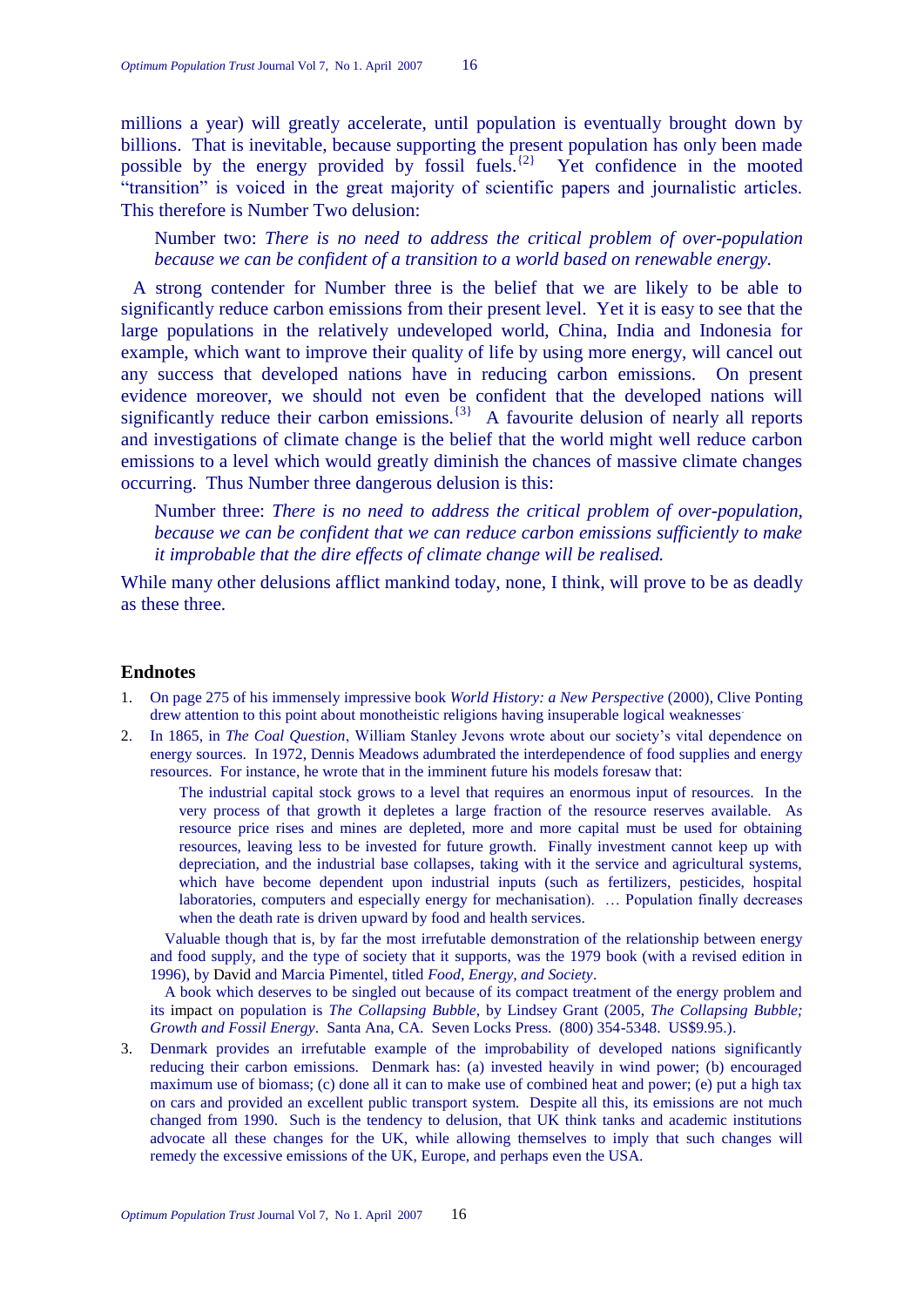# **SIX INCONVENIENT TRUTHS**

by Andrew R.B. Ferguson

In the film *An Inconvenient Truth*, ex vice-president Al Gore presents the facts about climate change. It is a bravura performance. He makes use of brilliant presentational techniques to put before us all the relevant current knowledge about climate change. He lightens the factual burden with humour, and by including some interesting autobiographical vignettes showing how various things in his life brought him to see the subject as being of pre-eminent importance.

Although I am fairly familiar with the subject, he introduced me to a telling statistic. He said that over 900 scientific peer reviewed papers had been published, yet none had argued that global warming was not taking place. As part of the same survey, over 600 popular media articles were analysed. More than fifty per cent of them presented the subject in such a way as to appear that it was still an open question whether global warming was taking place. Doubtless the media do this partly because they think that controversy is more interesting, but as Al Gore pointed out, they are helped by the industrial lobby, which thinks that it is to their benefit to create uncertainty where none should exist. Such activities have been manifest in the tobacco industry as well as in the energy industry.

As a presentation of the inconvenient fact of climate change, the film can be recommended merely on the basis of the pleasure of seeing something being done as well as it possibly could be. But there are five other inconvenient truths which are of equal importance which were largely ignored by Al Gore.

**The second inconvenient truth** is the immense difficulty of replacing fossil fuels. Fossil fuels contain energy by virtue of having accumulated millions of years of solar energy. To replace fossil fuels we have two options. One is to tap nuclear energy. Nuclear fission — of uranium and thorium — is limited by the restricted supply of suitable resources (apart from any other dangers). Nuclear fusion is at a stage where it needs still to be regarded as a possibility rather than a probability, and there is a good chance that even if it becomes possible to achieve, so much waste heat would be released in the process that the 'cure' would be worse than the 'disease' of inadequate energy supplies. Nuclear fission leads to the overheating of rivers, and is already a problem in that regard.

The second possibility, in addition to nuclear energy, is that of capturing solar energy as it arrives on the Earth. There are intractable problems to which evolution has not provided a solution, so we would be wise to withhold judgement as to whether the human race will be able to. Where power density is fairly high, as with wind, photovoltaics and tidal stream, uncontrollability (i.e. intermittency) is an immense problem. Where uncontrollability is either no problem or little problem, as with biomass and hydroelectricity respectively, power density is low. Biomass captures and stores in its mass only about one thousandth part of the energy that falls on it, which is why I say that evolution has not provided an answer to how to store the immense quantity of energy that is needed to make it possible to sustain our present population.

These difficulties lead those who have studied the matter to conclude that without fossil fuels the Earth is only likely to support about 2 billion people, rather than the 9 billion that are likely to be here by 2050. Al Gore did not mention the number of people who might live on Earth in reasonable comfort with diminished energy resources.

**The third inconvenient truth** is that even a large reduction in fossil fuel usage by the developed nations — one so large as to be barely conceivable, a 60% reduction — is likely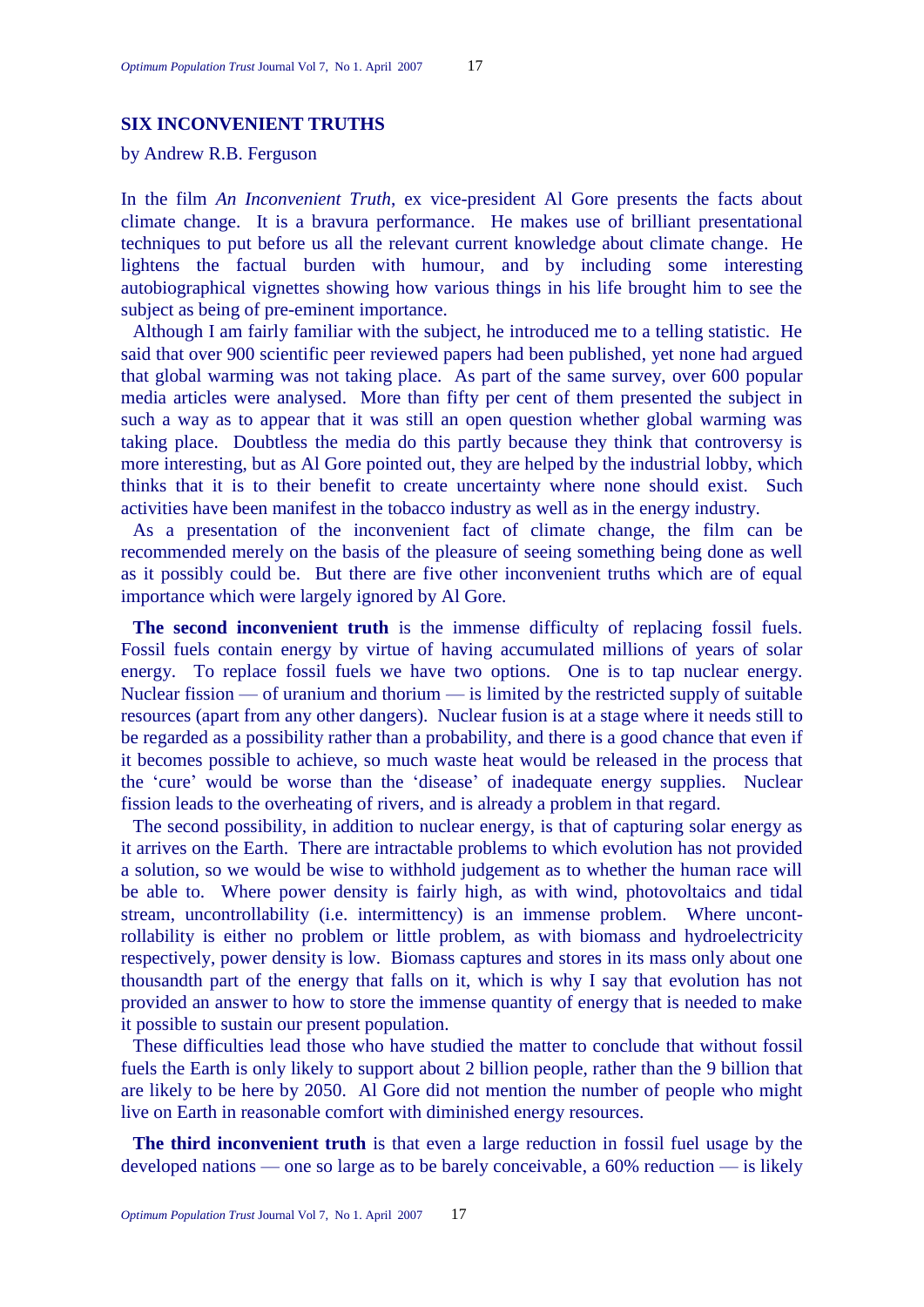to be cancelled by a wholly justifiable increase by China, India and Indonesia. If this 60% reduction could be achieved by 2050, China, India and Indonesia are likely to have increased their present per capita consumption by an amount that would match the decrease in the developed world. Moreover their per capita emissions would still be less than the developed world *after the mooted 60% reduction*. Thus the overall effect is likely to be little reduction in present emissions, even according to the most optimistic hopes. Yet the world is currently emitting about two and a half times as much carbon as it should be to have a hope of stabilizing atmospheric carbon at a 'safe' level. The conclusion to this is that while taking action to reduce carbon emissions may help to mitigate some of the dire problems seen by Al Gore, it will not prevent most of them, so preparing for those problems needs to be as high on the agenda as attempting to reduce the emissions. Al Gore sees hundreds of millions of refugees as the inevitable outcome of substantial sea level increase. One of the most sensible methods of preparing for this is to do all that can be done to slow population growth. Failing to take note of this inconvenient truth, Al Gore did not mention that much remains to be done to (a) change the Vatican's belief that only ‗natural' methods of contraception are permissible, and (b) combat the influence of the ‗right to lifers'. In short to ensure that contraception is easily available to all those who wish to use it, and that abortion is readily available when contraception has failed and the mother does not want another child. That inconvenient truth is about as inconvenient as inconvenient truths come!

**The fourth inconvenient truth** arises from the fact that it is bound to be a slow process to reduce the per capita emissions of the developed nations. Thus the action that would most rapidly ensure that there was some mitigation in burgeoning use of fossil fuels would be to prevent the populations of the developed nations growing by net immigration (as is happening in the USA and to a lesser extent in the European Union).

**The fifth inconvenient truth** is that a powerful driver for fossil fuel consumption is globalization. There is little hope of making frugal use of energy while globalization requires that goods and consumables are unnecessarily transported around the world. There are many problems associated with globalization, but this aspect is the one which is relevant to excessive use of fossil fuels, thus overloading the Earth with carbon.

**The sixth inconvenient truth** is that the belief of economists and the commercial world in *ever continuing* growth is impossible. We need to change our capitalist system so that it works reasonably well without growth, with goods lasting as long as possible and designed so that they can be repaired when they go wrong, and with products being made only to satisfy real needs, not 'needs' invented by business to expand their markets.

Every one of those six inconvenient truths is of great importance, yet Al Gore attended in depth to only the first. While he did mention population as a problem, he gave no indication of the immense reduction in population that is needed if everyone is to live even moderately well. He indicated, with a passing remark, how he justifies that to himself, namely that he is himself party to the delusion that renewable energy can replace fossil fuels. As to the other inconvenient truths, perhaps he did give an implicit explanation of why he kept quiet about so many important matters. He mentioned that he had observed long ago that it is almost impossible to persuade someone of the truth of an argument if that person's salary depends on their believing the argument not to be true. After the above survey, I think we might extend that observation to conclude that it is almost impossible to persuade a politician of the truth of an argument, if that politician's chance of office depends on their believing the argument not to be true!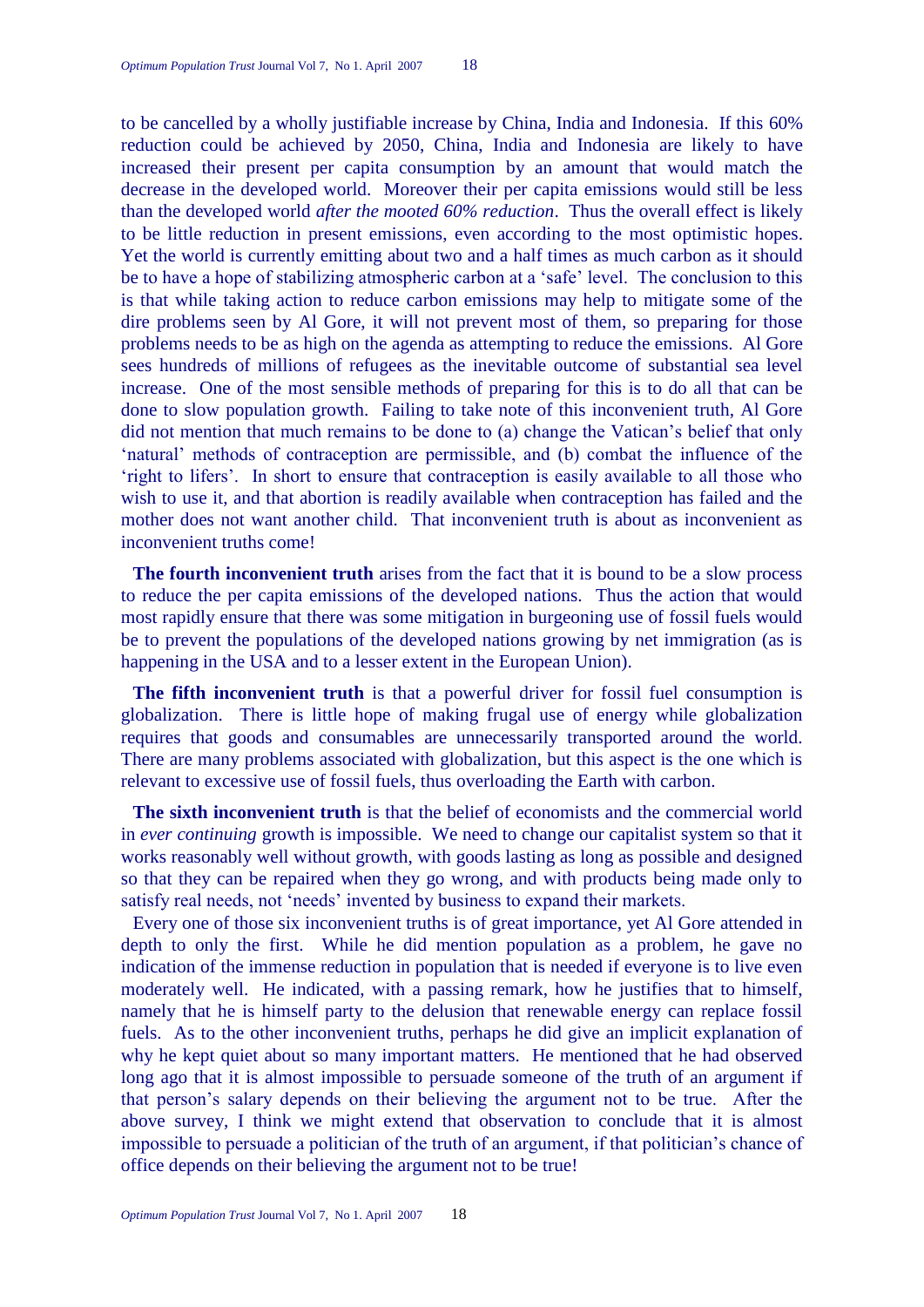# **REVIEWING THE STERN REVIEW**

by Andrew R.B. Ferguson

In the OPT Journal of April 2002, concerns about climate change were stated in a short paper, *Ice Age, Glacial and Interglacial*. The sources of reference were John Houghton's *Global Warming, the Complete Briefing* (1997) and *Earth Story* by Simon Lamb and David Sington (1998). The essential point being made was that humans have been on Earth only during a period when there have been glacial periods (when the polar ice creeps towards the equator) and interglacials (when it recedes) — with these cycles lasting about 120,000 years. But on a wider time perspective, human history has existed only in a period of a continuous 'ice age;' that is in the sense of there having always been polar ice caps while humans have been around. In 2002, it was clear that human carbon emissions had already raised atmospheric carbon dioxide above the level of the last interglacial, meaning that there was a distinct possibility that the human race would push the Earth back into what the article termed a 'water age' — the sort of age the dinosaurs lived in. What speed the effects of climate change would manifest themselves was by no means evident at that time at. The amount of evidence for rapid climate change has been growing at a rate that very few would have predicted only four years ago. In 2002 even the Intergovernmental Panel on Climate Change would not give a clear indication of what was an 'unsafe' level of global warming gases.

However, the imminence of the dangers have become more apparent, and Nicholas Stern, former chief economist of the World Bank, was asked by the UK government to report on the economic costs of climate change. The result was the 570 page Stern Report, published in October 2006. I can claim to have read only the 27 page introductory review, but perhaps that suffices for my present purposes, for I am mainly asking whether the Stern Report has a similar failing to Al Gore's film *An Inconvenient Truth*. While admiring that film in some respects, I have already written about that failing. The failing consists of omitting to properly address five other inconvenient truths. I won't attempt here to prove the truth of all six ‗inconvenient truths', since that has occupied many issues of the OPT Journal. But by way of brief rehearsal, these are the six inconvenient truths:

# **The six inconvenient truths**

- 1. Climate change due to greenhouse gases needs to be taken very seriously indeed.
- 2. There is immense difficulty in finding a way to replace the energy provided by fossil fuels. The consensus view of ecologists is that without them, a world population of only about 2 billion could be supported in comfort.
- 3. An *improbable* 60% cut in emissions by the USA and Europe, by 2050, would be cancelled out by a *probable* 130% increase by China, India and Indonesia (after which per capita emissions in the latter group would still be below those of the former).
- 4. Allowing only balanced migration into developed countries is one very important aspect of holding down carbon emissions.
- 5. Globalization is a powerful driver of carbon emissions so needs to be abandoned.
- 6. To continue as economists and the commercial world would have us do —with ever continuing growth is just about certain to be fatal. Overdeveloped nations need to ‗undevelop', and populations need to shrink, with 2 billion as the eventual aim.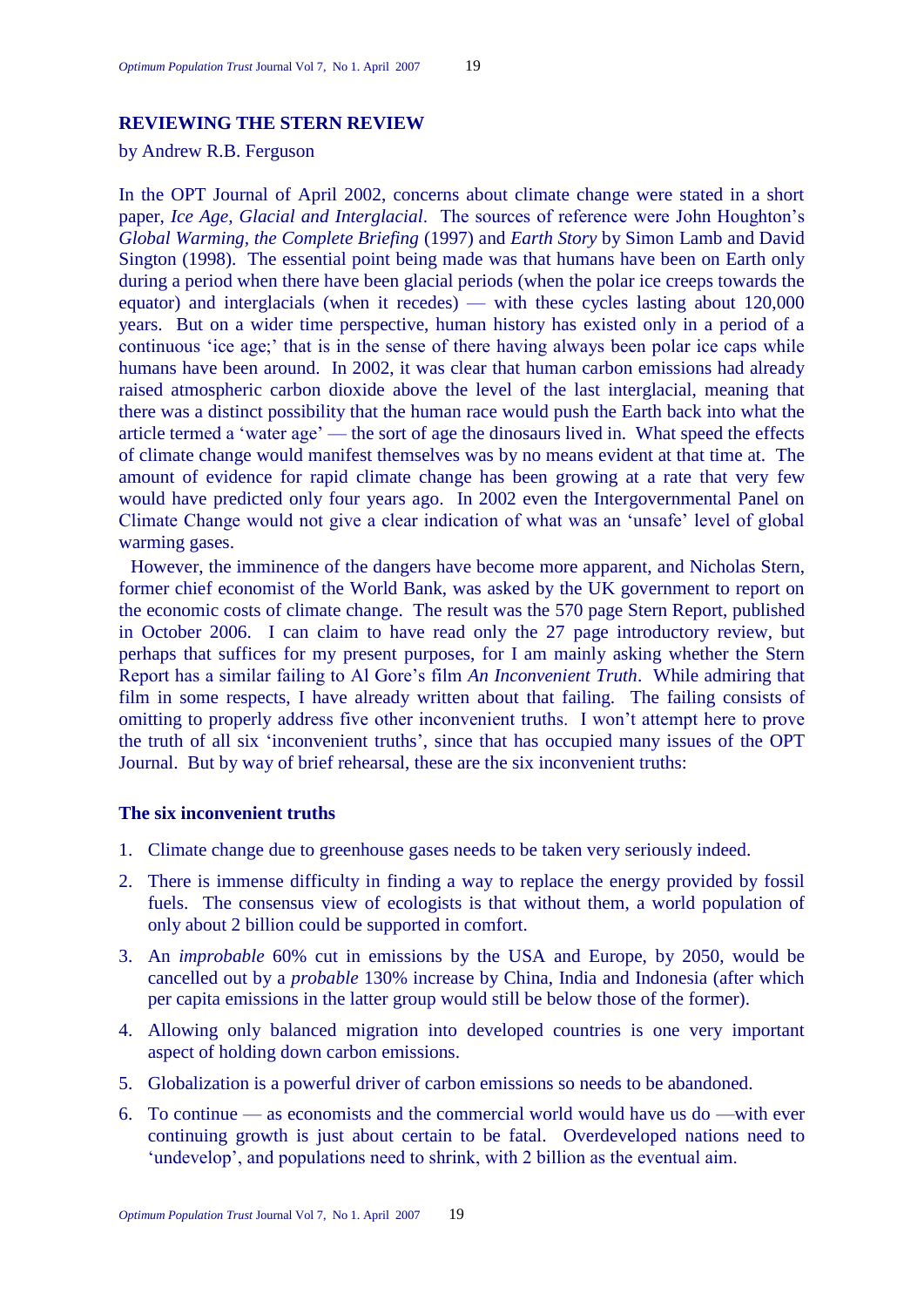#### **The Stern Report recommendations**

The Stern Report makes as good a job as Al Gore of getting over the message that climate change has such disastrous consequences that every effort needs to be made taken to effect mitigation. Item 1 is thus dealt with very well. Also the report is sound in some respects about what needs to be done to reduce carbon emissions, for instance there is no doubt it is correct in saying (p. xvi): "Carbon capture and storage is essential to maintain the role of coal in providing secure and reliable energy for many economies." There is much else that is good sense regarding item 1, but we need not dwell on that.

Regarding item 2, the extent of the difficulty of finding replacements for fossil fuels is not dealt with in the report. Perhaps this is not surprising, as the fundamental nature of the problem is not widely understood even in the academic community.

The report tends to be misleading with regard to item 3. For instance it says (p. xxxiii):

Securing broad-based and sustained co-operation requires an equitable distribution of effort across both developed and developing countries. There is no single formula that captures all dimensions of equity, but calculations based on income, historic responsibility and per capita emissions all point to rich countries taking responsibility for emissions reductions of 60-80% from 1990 levels by 2050.

So far so good, but it does not go on to point out that, by the same tokens of equity, the undeveloped nations should be allowed to increase to the level to which the developed world has reached *after* achieving the mooted 60% reduction. Yet as item 3 states, if America and Europe decreased their emissions by 60%, this is likely to be cancelled out by increases in China, India and Indonesia, which would be fully justifiable in that they would only have achieved about the same per capita level as the developed world. In other words, a 60% reduction by the developed world would most likely lead to little change in overall emissions from the rate today.

With regard to item 4, the report notes the probability of large migrations occurring, but fails to notice the consequence, in carbon terms, of large numbers of people from undeveloped nations coming into developed nations. For instance, the 5 million annual increase in population in the United States is largely a result of such movements, and makes the United States a 'rogue nation', in that it is continually increasing its already excessive emissions in step with its population growth.

With regard to item 5, the report seems to take the same line as most governments, namely that globalization is an unstoppable force which it is useless to oppose (or alternatively that it is something to be welcomed).

With regard to item 6, it is clear that the thought of anything but continued economic growth hardly crosses Stern's mind. He is no Thomas Malthus, John Stuart Mill or Maynard Keynes. Thus item 6 is not dealt with.

## **Conclusions**

The report could be welcomed for the stress it places on the need to reduce carbon emissions, but it is also dangerous, in that it implies that the task is easier than it is, mainly by failing to deal with the items 2 to 6. They too need to be addressed to get a rounded picture of the world's predicament.

The dangers of the report being misinterpreted are very great. For instance, Anatole Kaletsky, associate editor of the *Times* newspaper, wrote thus on 2nd November:

To appeal for more ambitious policies on global warming, therefore, is not to demand self-sacrifice and austerity; but on the contrary, to create conditions for higher living standards, more consumption and faster economic growth. This is by far the most important message of the Stern report.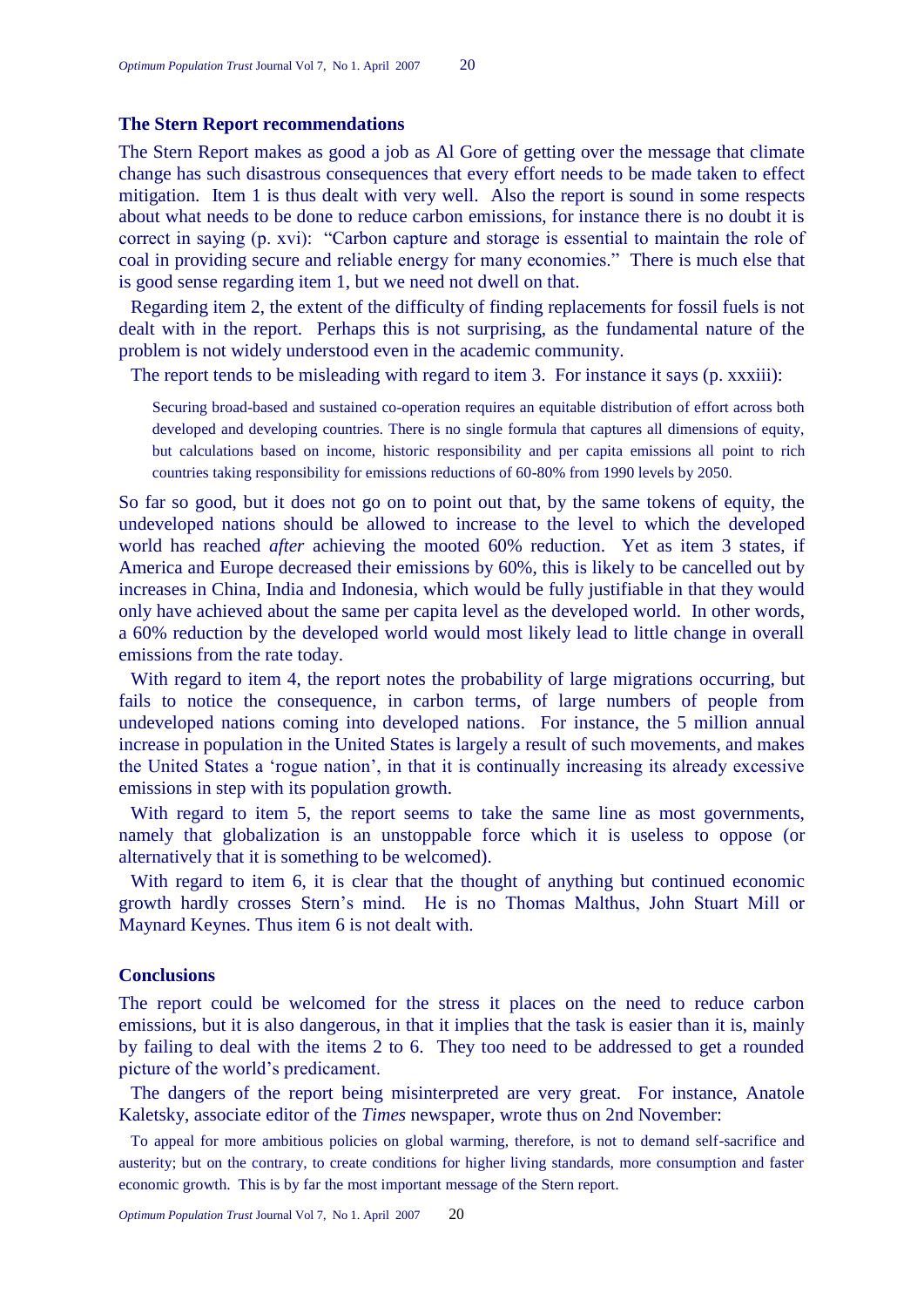# **GERMANY"S EXPERIENCE OF "UNCONTROLLABLES."**

by Andrew R.B. Ferguson

As well as leading the world in making use of wind and photovoltaics (PV), Germany is doing a valuable job in providing others with information about their progress in this field, e.g. the *Wind Reports 2004* and *2005* by E.ON Netz. This information is useful as the world is on a steep learning curve, as nations see how far they can fit 'uncontrollables' into their electrical systems. E.ON Netz produced an eight page update to their *Wind Report 2005*. It is titled *Data and facts relating to Wind Power in Germany; supplement 2006 to*  the *E.ON Netz Wind Report*.<sup>1</sup> It covers events in 2005.

Some salient points from this update are:

- (1) Increase in wind power capacity on the German grid was about 12% during 2005, but it was a poor year for wind, and the increase in output over the previous year was only 1.5%. Wind provided 4.7% of Germany's gross electrical demand.
- (2) On the E.ON Netz part of the system  $(41\%$  of the whole) peak infeed<sup>2</sup> occurred in December of 2005, when installed capacity must have been approaching the end of year figure of 7558 MW, thus the peak infeed of 6234 MW would have been about 6234 / 7558 =  $82\%$  of capacity. Peak infeed was a bit higher in 2004, but a bit lower in 2003, about 80%. Of course the higher the peak infeed, the more troublesome wind is to integrate into the grid. Nevertheless, for convenience, one can round out the peak infeed factor as being about 80% of capacity.
- (3) Minimum infeed on the E.ON Netz part of the system was 8 MW, which is about 0.1% of capacity, thereby further justifying the previous claim of E.ON Netz that there must be controllable capacity available equal to the peak infeed of the uncontrollable wind source (i.e. about 80% of capacity as in the previous item).

Drawing wind data from E.ON Netz, and PV data from the *Renew* newsletter,<sup>3</sup> the German wind and PV capacities, and the output from them, are as follows (bold for the given data, with the remaining figures being calculated):

|                              | Wind                  | $\overline{\text{PV}}$ |
|------------------------------|-----------------------|------------------------|
| End of 2005 capacity         | 18,400 MW             | <b>1400 MW</b>         |
| End of 2004 capacity         | 16,400 MW             | <b>794 MW</b>          |
| So average capacity for 2005 | 17,400 MW             | 1097 MW                |
| Output during 2005           | 26.5 TWh              | <b>1.0 TWh</b>         |
| So average power output      | 3025 MW               | 114 MW                 |
| Therefore capacity factor    | $17.4\%$ <sup>4</sup> | 10.4%                  |

The 2005 capacity and output figures appeared in the *Renew* report; but are these figures good, bad, or indifferent? Further analysis is needed to see that, and to see what part ‗uncontrollables' can play in providing electrical energy to the grid. Making use of the calculated figures in the table above, we can make a rough estimate of the extent that these two uncontrollables (in the proportions shown there) could contribute to electrical demand.

As already mentioned, the peak output of a large group of wind turbines is generally equal to about 80% of their rated capacity. Thus the peak infeed from the mean 17,400 MW of capacity, in Germany, is about 13,920 MW. On the other hand, PV at times produces its full rated power (when there is wall-to-wall sunshine). Because average PV capacity in 2005 was about 1097 MW then with both wind and PV producing at peak (total output of  $1097 + 13,920 = 15,017$  MW), wind will be producing  $13,920 / 15,017 = 93\%$  and PV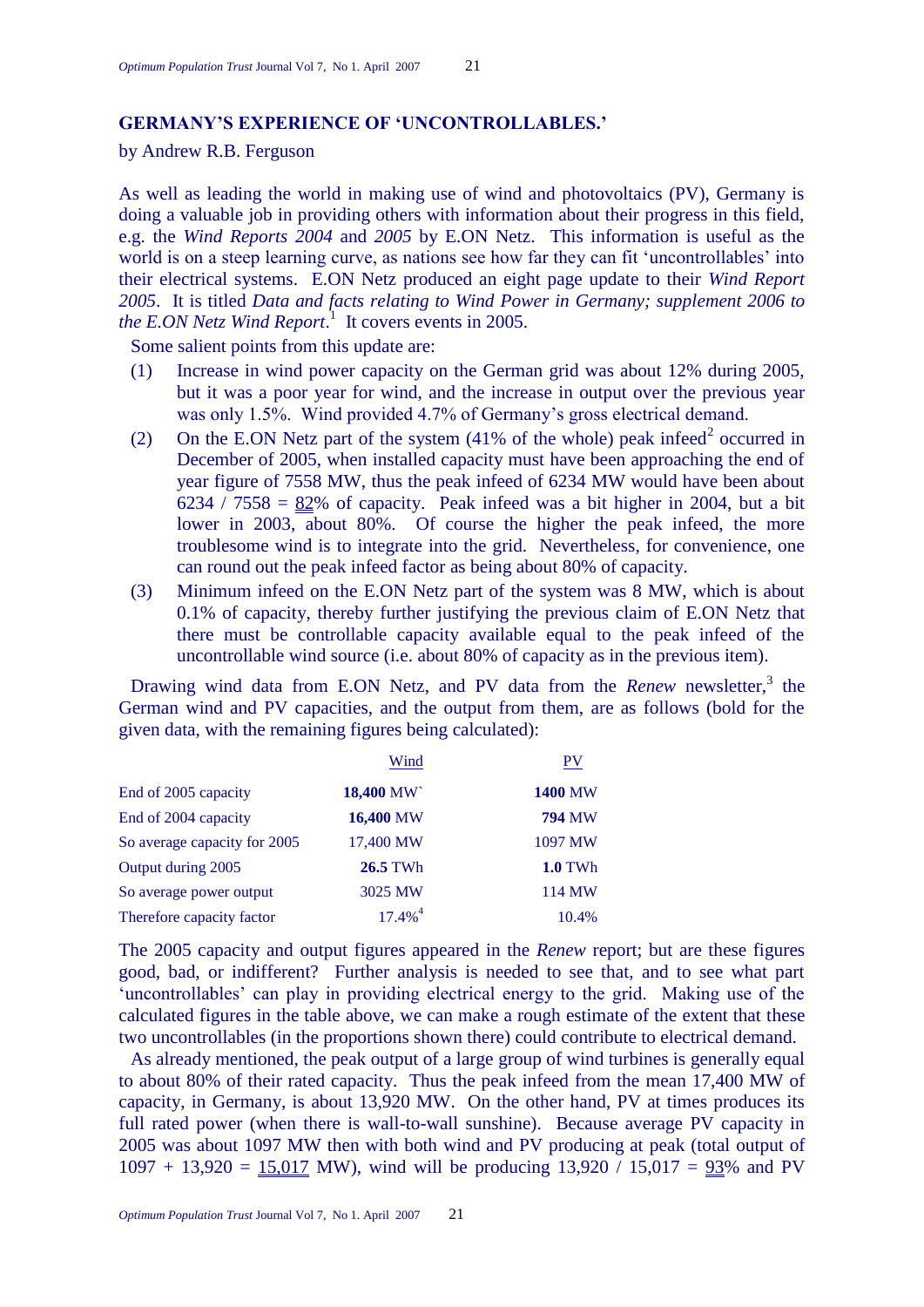$1097 / 15,017 = 7\%$ . However, as calculated in the above table, over the course of the year wind will contribute  $3025 / (3025 + 114) = 96\%$  of the electricity and PV the remaining  $\frac{4}{%}$ . The overall capacity factor for wind and PV together is (3025 + 114) / (17,400 +  $1097$  =  $17.0\%$ , only a slight drop from the 17.4% of wind alone. This shows that because PV produces only a small proportion of the total output, the mean capacity factor is barely influenced by the use of PV. So, as a slightly optimistic approximation, *and a simplification*, let us assume that wind fills all the electrical demand that such uncontrollable power sources are capable of filling. Uncontrollable power sources are obviously only able to contribute up to a certain point otherwise they will sometimes produce more power than is needed by the system, as happens in Denmark. It is possible to deal with this if there are good connections to countries that makes ample use of hydroelectricity, which can be turned down to make room for wind, but that advantage applies only to a few countries. Let us return to the analysis of the figures.

Because the peak infeed from the mean 17,400 MW capacity in Germany is about 13,920 MW (see earlier), wind can fill  $3025 / 13,920 = 22\%$  of the 'block of electrical demand that it intrudes upon. This leaves 78% of that ‗block' to be filled in by a controllable power supply. If Germany is in line with the UK, then low demand for electricity is about 60% of mean demand. Thus wind and PV in Germany could ultimately — according to this approximation in which we treat all the 'block' as being supplied by wind  $-$  fill 0.22 x 60  $= 13\%$  of mean electrical demand.

If no wind energy existed, and there were no fixed inputs (e.g. nuclear and tidal flow), and PV alone filled the 60% ‗block' of electricity which would be available, then PV could fill 114 / 1097 =  $10\%$  of the 60% represented by mean demand, i.e. 6% of total electrical demand. Note again that it is only because PV is such a small proportion of the whole that we can adopt the simplification of doing the calculation based on the idea that wind produces all the infeed. The situation would grow worse as the amount of PV increases.

The situation in the UK is better insofar as the wind capacity factor is higher. Applying the same calculations to the UK, but using a capacity factor of 30% instead of 17.4%, wind could satisfy  $(0.30 / 0.80)$  x  $0.60 = 23\%$  of electrical demand. But that is on the unrealistic assumption that there are no other fixed inputs. If we allow for 20% of electrical power to be filled by nuclear, then uncontrollables could satisfy  $(0.30 / 0.80)$  x  $(0.60 - 0.20) = 15%$ of electrical demand, which is about 5% of total energy demand.

There are many finer points that have not been dwelt on in this analysis, such as whether high winds and wall-to-wall summer sunshine ever coincide, but such matters are more or less details, and the broad overview of the problem of ‗uncontrollables' is made evident in the above analysis in a way that is not at all obvious from merely reading about installed capacities and output, which is almost invariably all that is reported in renewable energy newletters such as *Renew*, and in environmental magazines such as *Earthwatch*. Will the world come to realize the limitations of renewables before it is faced with disaster? If it fails, then it will not be the fault of Germany, which has shown the world empirically what a theoretical analysis should make fairly obvious, namely that ‗uncontrollables' can contribute only a small amount to total energy demand.

4. This is for Germany as a whole. The E.ON Netz update gives 18% for the E.ON Netz control area.

<sup>1.</sup> The 2006 update is available from www.eon-netz.com as a pdf download (about 664 kb) but finding requires it skilful navigation (starting with clicking on English at the top of the screen).

<sup>2.</sup> For the meaning of wind terms see OPT Journal 6/1, April 2006, pp. 29-30.

<sup>3.</sup> The information is taken from page 13 of the newsletter *Renew* 163, the Sept/Oct 2006 edition (produced by the Network for Alternative Technology and Technology Assessment, NATTA), except for the 16,400 MW for wind at end of 2004, which was taken from the E.ON Netz *Wind Report 2005*.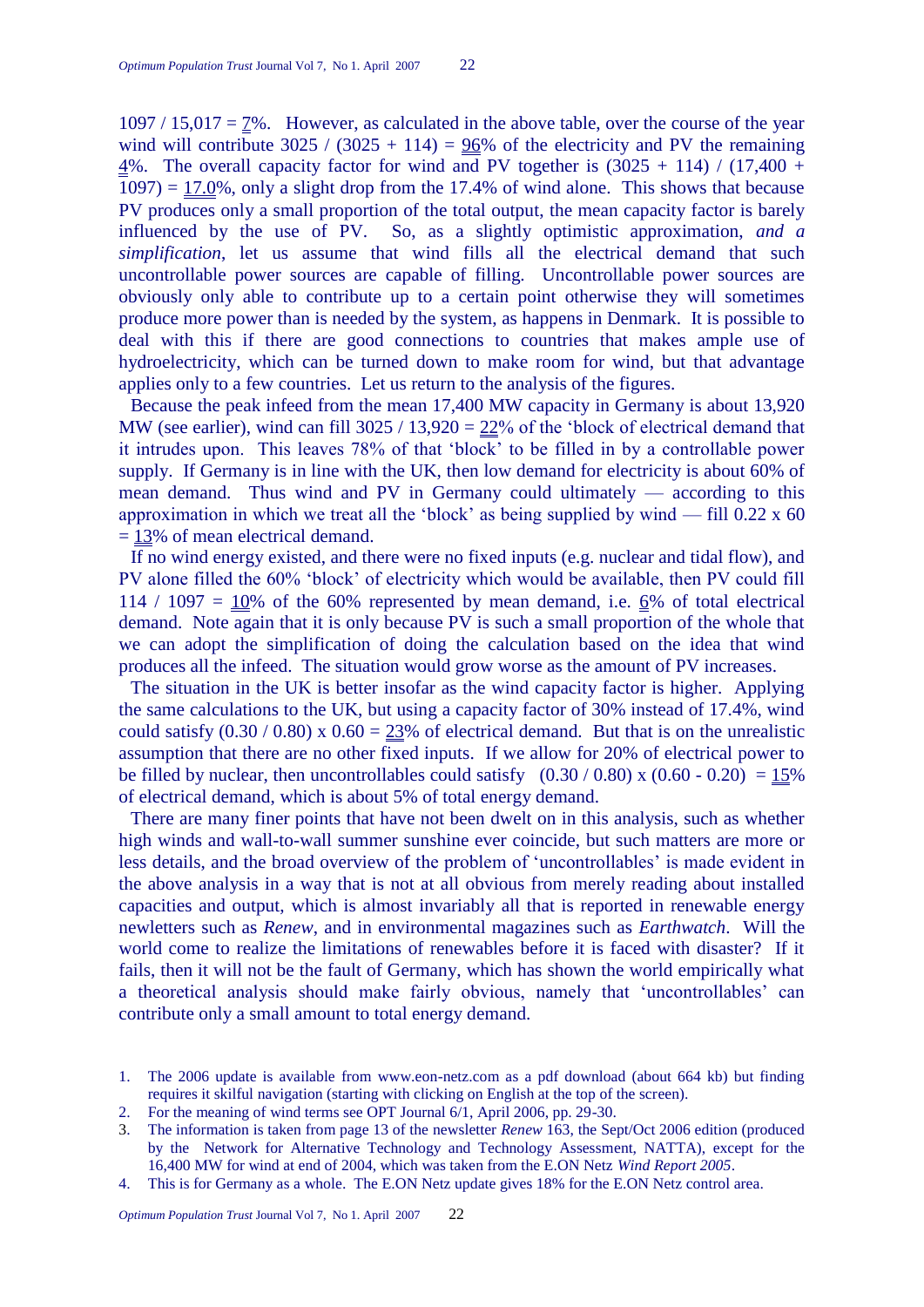# **ETHANOL AND WORLD PRODUCTION OF MAIZE (CORN)**

# by Andrew R.B. Ferguson

Science journalist Bernard Gilland sent me a calculation which showed that if all the world's maize (corn in the U.S.) was used to produce ethanol, the net energy gain would be equivalent to 5% of the world's gasoline production. Using the same data, I checked his work by using a different method of calculation, and also looked at the "useful" ethanol produced. That is the ethanol left over after providing for only the *liquid* inputs needed for producing ethanol (mainly for growing the maize). This led to the following conclusion.

If all 695 million tonnes of the world's maize production were used to make ethanol, the "useful" ethanol produced would be sufficient to displace 11% of world gasoline use; but the net energy gain *according to the most optimistic of all assessments* (U.S. Dept. of Energy , 2004) would amount to the equivalent of only **5%** of world gasoline use; moreover according to some of the meticulously carried out energy balance assessments, there would be a **net energy loss** rather than a 5% gain.

The doing of the calculation does not imply endorsement of the morality of producing *any* ethanol from maize. That is best judged in the light of the following three facts. (1) growing maize causes soil erosion, and the pesticides and fertilizers used have detrimental ecological effects; (2) grain production, having peaked at 342 kg/cap in 1984, declined to 299 in 2003 (i.e. more food is needed); (3) if the present population growth rate slows steadily to zero by 2075, then by that date world population will be 10,000 million.

The full extent of the unresolved problem of producing liquid fuels from renewable resources, *in sufficient quantities*, becomes even more apparent when it is considered that the energy in world gasoline consumption is about a third of that in all the oil we consume.

#### **The calculation**

2.8 U.S. gallons are produced from a bushel of maize (National Corn Growers association, 2006).

1 U.S. gallon = 3.785 litres. 1 bushel of maize = 56 lb. 1 tonne = 2205 lb.

So 1 tonne of maize will produce  $(2205 / 56) \times 2.8 \times 3.785 = 417$  litres of ethanol.

Heat content of ethanol is 21.25 MJ/litre

So 1 tonne of maize will produce  $417 \times 21.25 \text{ MJ} = 8.86 \text{ GJ}$  as ethanol.

Ratio **"**output energy/input energy," for ethanol production from corn, is 1.67 (U.S. Dept. of Energy , 2004).

So input energy per tonne of maize is 8.86 / 1.67 = 5.31 GJ.

So energy gain per tonne of maize is 8.86 - 5.31 =3.55 GJ.

World maize production in 2005 was 695 Mt (FAO).

So total energy gain is 3.55 GJ x 695 x  $10^6$  = 2.47 x  $10^{18}$  J.

1 tonne of gasoline contains 43.7 GJ.

So energy gain is equivalent to the heat content of 2.47 x  $10^{18}$  / 43.7 GJ = 56.5 Mt of gasoline.

World gasoline consumption in 2005 was 25.32 million barrels per day = 1166 Mt per year (BP Statistical Review of World Energy, 2006).

So the net energy produced from the maize would be 56.5 / 1166 = 4.8% (**say 5%**) of total world gasoline consumption.

#### **"Useful" ethanol production.**

Since 1 tonne of maize will produce 8.86 GJ as ethanol,

the total world maize production in 2005 of 695 Mt will produce 6.16 x  $10^{18}$  J as ethanol.

1 tonne of gasoline contains 43.7 GJ.

So gasoline equivalent of total ethanol produced is 6.16 x  $10^{18}$  / 43.7 GJ = 141 Mt of gasoline.

This is  $141 / 1166 = 12\%$  of total world gasoline consumption.

But about 10% of the output (17% of the input) is needed as liquid inputs for production processes (U.S. Dept. of Energy , 2002), so the "useful" ethanol production is  $12 \times 0.90 = 11\%$ .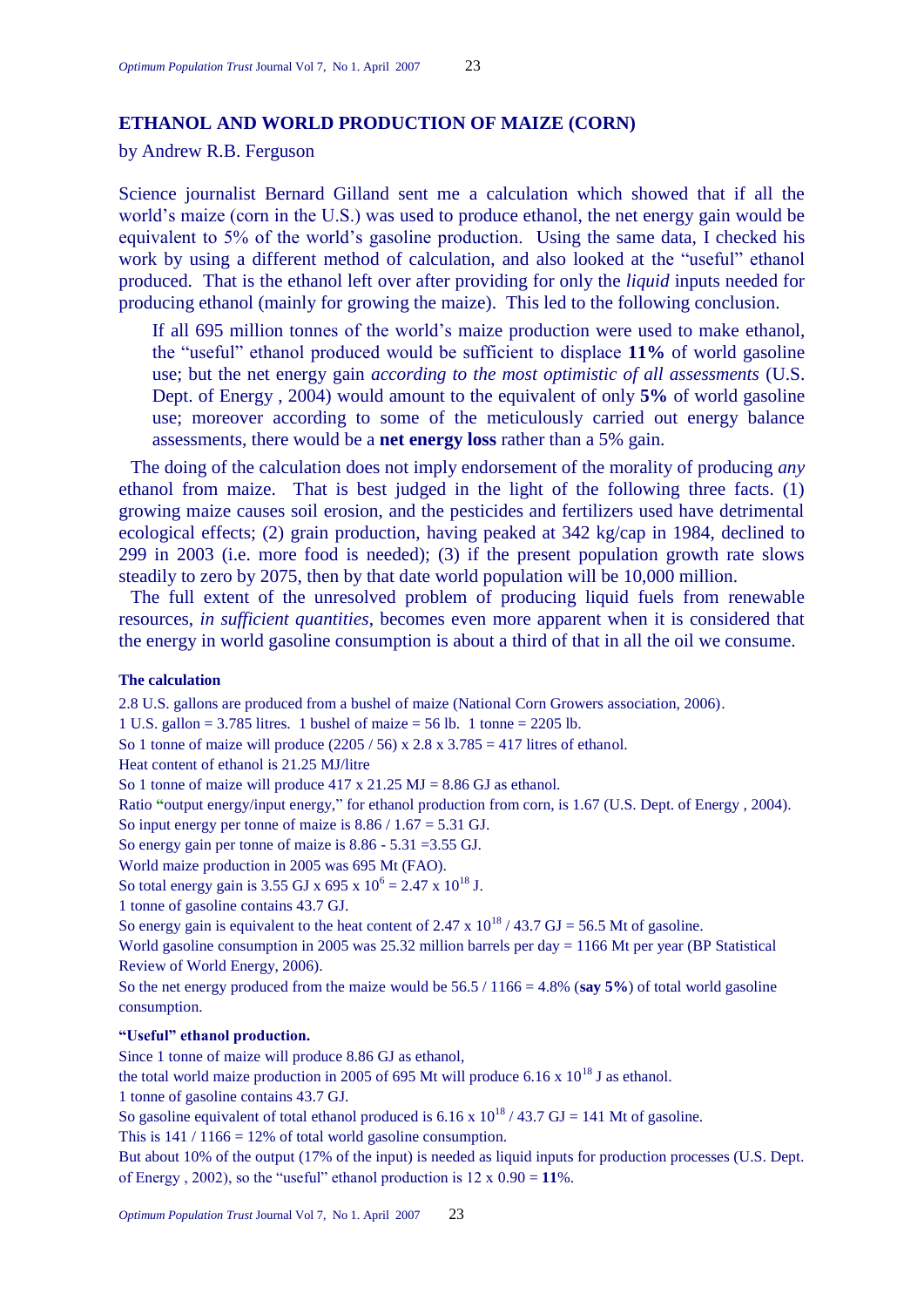Virginia Deane Abernethy, Professor of Psychiatry (Anthropology) Emeritus, was for a long time editor of the academic journal *Population and Environment.* She has kindly allowed me to take comprehensive excerpts (comprising at least half) from a paper<sup>1</sup> written for the organization which she now chairs, *Population*-*Environment Balance*. While the paper focuses on the problems that exist in defending the borders of the USA, it is easy to see that the borders of the European Union might also be hard to defend.

## **THE EXTENT OF THE IMMIGRATION PROBLEM IN THE USA**

by Virginia Deane Abernethy PhD, Vanderbilt University School of Medicine

Publications on the size and growth rate of the U.S. population seemed designed to confuse rather than enlighten. The Census Bureau made up for large annual underestimates of population growth during the 1990s with a 12 million person bump in the census year. Unfazed, it perpetuates error through massively undercounting illegal aliens.

The Census Bureau (CB) is not unique in massaging statistics, possibly in the service of policy rather than accuracy. …

## **The 12 million person bump in one year**

A recent smoking gun that reflects on the CB's underreporting is that as much as a 12 million increase in the U.S. population, from 272.7 million in 1999 to 284.5 million in 2000, had to be accommodated in one year. For comparison, the CB's population growth estimates in other years of the 1990s decade center approximately on 2.5 million annually.

Allowing for the standard 2.5 million increase in the tenth year, and spreading the remaining 9.5 million increase over each year of the decade would add 0.9 million in annual growth. A better estimate of U.S. population growth during the 1990s would have been 3.4 million annually.

The startling 12 million person one-year increase in the CB's 2000 report reflects findings of the 10-year census. With introspection, someone might have asked if the 12 million leap was enough, particularly in view of reports that illegal alien border crossings were increasing dramatically.

Much was made of failure to count the homeless in censuses before 2000, but the 1990s underestimates seem mostly the result of not taking into account the illegal aliens settling in the United States. For example, the CB estimated 5 to 7 million illegal aliens present in 2000, whereas other sources (see below) were quick to estimate 18 to 28 million illegal aliens at the least.

If 11 to 23 million more illegal aliens than the CB expected – and failed to count – actually were in the United States in 2000, then the real population of that year was already close to exceeding 300 million. In fact, *the evidence overwhelmingly indicates that the 300 million mark was passed in the year 2000.* This October's much-heralded announcement that the United States just reached 300 million in 2006 will be another scene in a great charade.

#### **Long term estimates also revised but still short**

The CB also revises upward its *long-term* projections but perhaps not enough. An example pointed out in demographer Lindsey Grant's newest book, *The Collapsing Bubble,* is that the CB projects the likeliest size of the U.S. population in 2100 to be 600 million. This is 100 million greater than the CB's middle projection made as recently as 1994 – a 20 percent revision upward!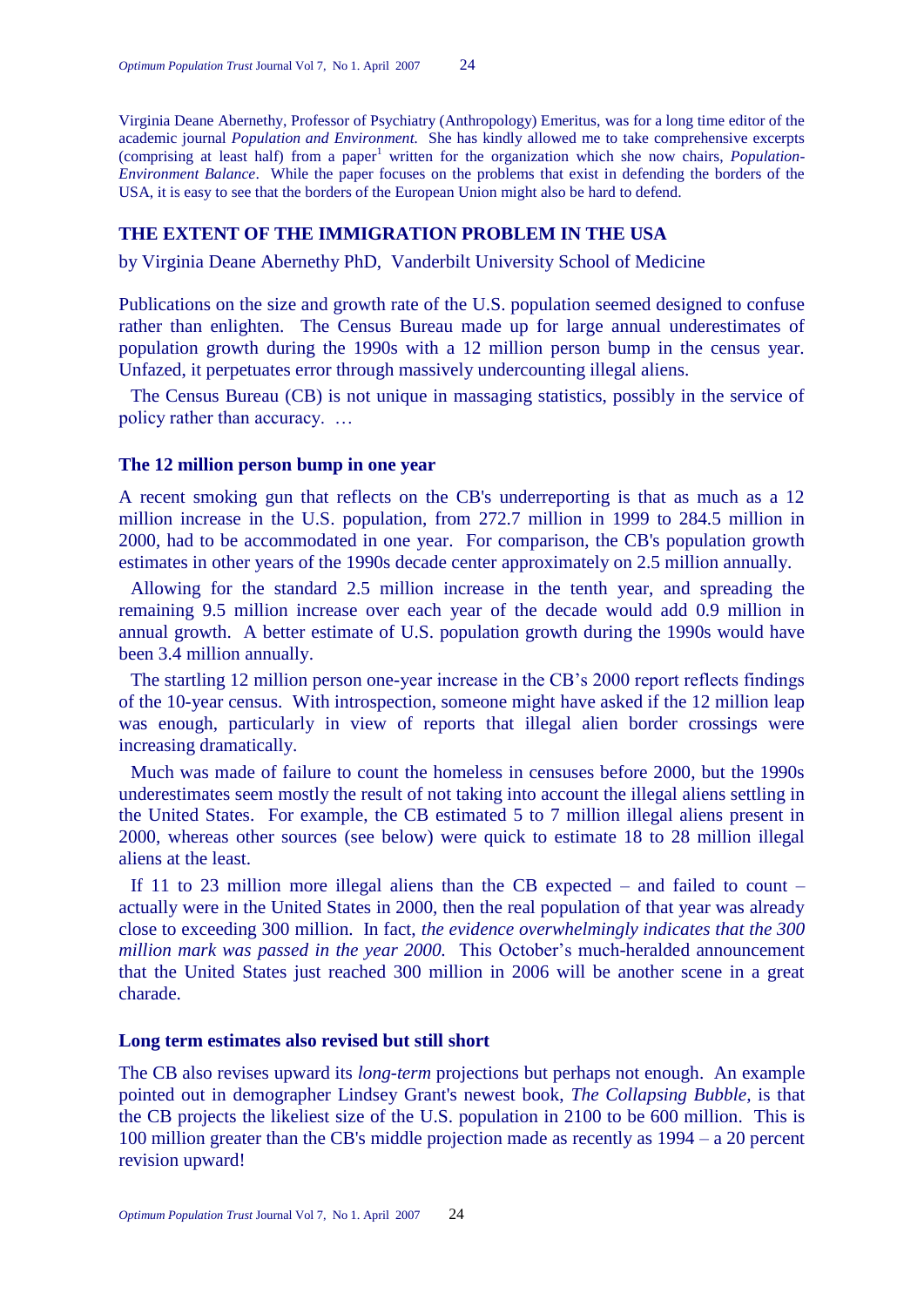Reviewing Grant's book, Andrew Ferguson hazards that the CB's new middle projection should have been still higher. If the "U.S. population continues to grow at the rate of the three closing decades of the last century, 1.06% per year, then by 2100 the U.S. population would be  $810$  million."<sup>2</sup>

#### **The Census Bureau perpetuates error**

Going forward from year 2000, a chastened CB might have been expected to correct the assumptions that had led to massive underestimation. But no, the 2001 through 2005 estimates return to the fiction that the U.S. population grows each year at the relatively stately pace of slightly less than 3 million, at a rate of 0.9 percent annually in the latest year, 2005.<sup>3</sup> The illegal alien addition to the population is assumed to be 500,000 annually...

#### **Massive undercounting of illegal aliens**

Reports of much higher-than-reported illegal aliens entering, and in, the United States can be tracked almost back to the 2000 census.

In February, 2002, a Border Patrol Supervisor of 27 years service testified before Congress that the number of illegal aliens was several times the CB estimate. He stated, ―According to various Mexican media and official Mexican government sources, the country of Mexico has 18 million of its citizens residing illegally in the United States at this very minute. $14$  Besides Mexicans, what of Filipinos, Indians, Chinese, Koreans, Vietnamese, Eastern Europeans, Irish, Brazilians, Guatemalans, Hondurans and Haitians illegally in the United States?

Using financial and employment data, analysts for Bear Stearns Asset Management also estimate a number much higher than anything considered by the Census Bureau. They concluded in early 2004 that, "The number of illegal immigrants in the United States may be as high as 20 million people, more than double the official 9 million people estimated by the Census Bureau<sup>"5</sup>

Patrick Buchanan's 2006 book, *State of Emergency: Third World Invasion and Conquest of America* states that the Border Patrol (BP) apprehends 150,000 illegal aliens breaking into the United States each month, amounting to 1.8 million apprehensions annually.<sup>6</sup>

Some illegal border crossers may be apprehended more than once, although most  $-70$ percent – make it in a first or second attempt, and 92 percent make it eventually according to the Center for Comparative Immigration Studies at UC, San Diego.<sup>7</sup> In recent testimony before the House Judiciary Committee, Wayne Cornelius, director of the Center, stated that 92 to 97 percent succeed on two tries or less.<sup>8</sup>

The BP estimates that, for each illegal alien apprehended, 3 to 5 succeed in entering. Taking the middle figure of 4, then  $4 \times 1.8$  million annual apprehensions = 7.2 million aliens enter illegally each year.

Moreover, many foreigners enter supposedly for a visit but never leave. In 1992, approximately 150,000 more foreign passengers arrived in US airports than left.<sup>9</sup> ...

Conservatively, assume that 5 million – rather than 7.2. million plus visa overstayers – actually enter the United States each year. Of these 5 million, assume that 40 percent remain indefinitely. This calculation suggests that 2 million illegal aliens melt permanently into U.S. population annually. If 60 per cent stay, then approximately 3 million new illegal aliens remain in the United States annually. Compare that to the Census Bureau's puny estimate of 500,000 illegal aliens staying annually!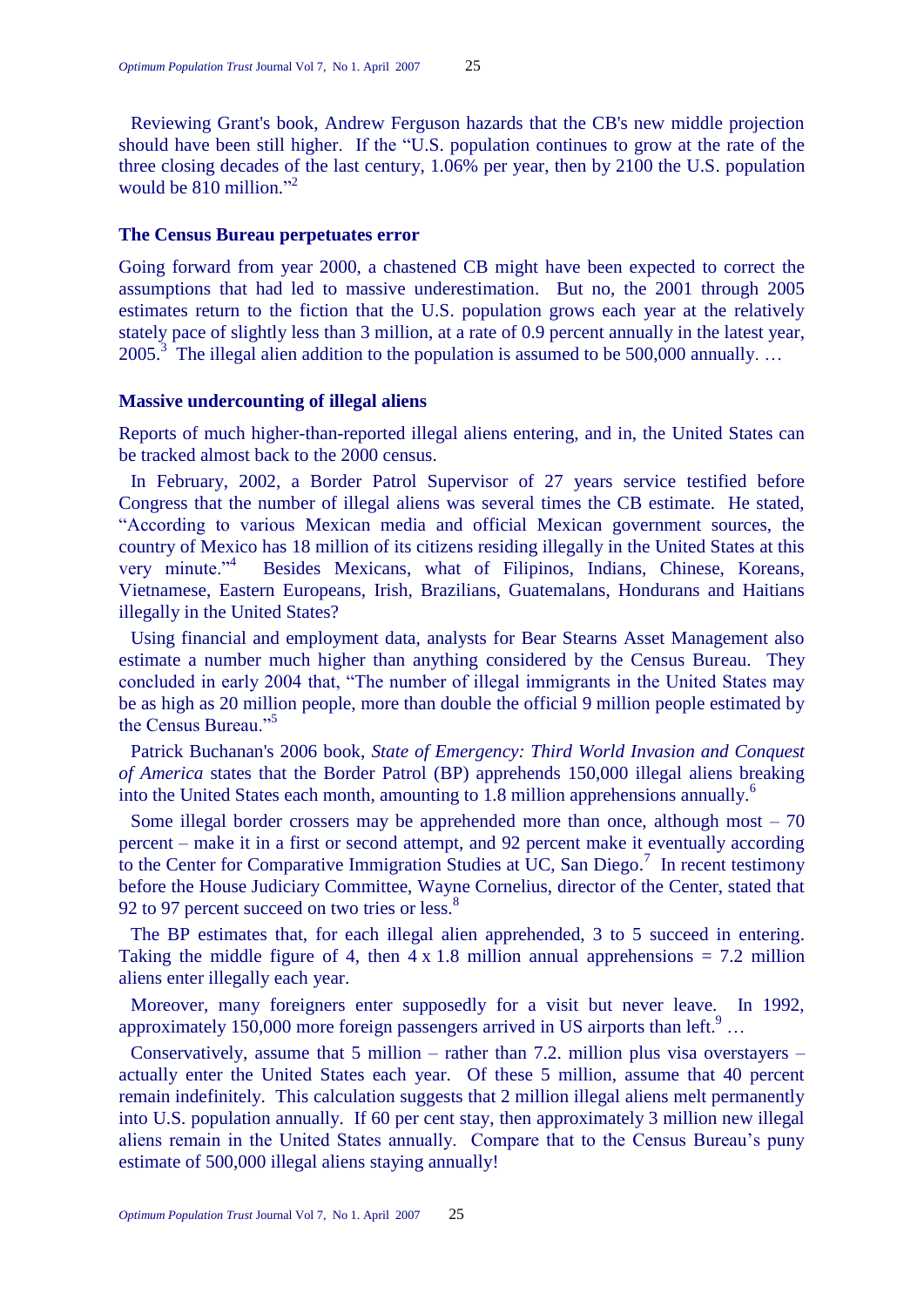A high proportion of illegal aliens planning to stay on a permanent basis seems reasonable on various counts. Recent polls show that 46 percent of Mexicans would like to move to the United States.<sup>10</sup> Once here, illegal aliens seemingly wish to stay: A 2005 poll found that 4-to-1, or 80 percent, would stay if given a good opportunity.<sup>11</sup> Rather than risk repeatedly recrossing, illegal alien men are increasingly likely to be joined by their families.<sup>12</sup> ...

#### **Massive undercounting begins with legal immigration**

Throughout the 1990s, the CB has nailed legal immigration at approximately 1 million annually. This entails omitting the annual refugee number, which has varied from 45,000 to 142,000 and the asylee number, approximately 150,000 annually. …

#### **Real population numbers**

The U.S. population passed 300 million in year 2000. The current U.S. population is approximately 327 million.

The latest year for which vital statistics are reported, 2004, saw approximately 1.7 million more total births than deaths. Of the approximately 4.1 million total births, 945,000 or nearly one quarter were Hispanic births.<sup>13</sup> Additionally, the data suggest that between 2 and 3 million *illegal* aliens stay in the United States and more than 1 million *legal*  immigrants arrive in the United States annually.

These numbers indicate a faster rate of population growth and a shorter doubling time than either the annual rate calculated over a 30-year rate interval by Andrew Ferguson (1.06 percent annually, projecting 66 years to double) or the CB rate reported for the 1990s (1.2 percent annual growth, projecting 58 years to double).<sup>14</sup>

Summing annual growth figures (1.7 million natural increase, 1 million legal immigrants, and 2 or 3 million illegal aliens who stay), one sees that, each year, the population grows by 4.7 to 5.7 million. The annual growth rate is between 1.4 and 1.7 percent. If 1.4 percent, the population doubling time is 50 years.

The *rate* of growth has itself been growing. If acceleration of the growth *rate* continues, we are on trend to pass the 1 billion mark in approximately 70 years. …

## **Implications of rapid U.S. population growth**

Some ecologists, labor economists, and conservationists say that rapid population growth, regardless of its source, is a danger. This concern departs from the United Nations and *Wall Street Journal* view, which decries European and Japanese economic and social health because these countries' populations are on the verge of stabilizing.

So what, if anything, is wrong with an exploding US population?

First, *native-born Americans spontaneously chose small family size starting in approximately 1970.* The majority would probably be better off economically and ecologically today if, congruent with the recommendations of the 1972 Rockefeller Report,<sup>15</sup> the U.S. population had begun to stabilize 30 years ago.

Second, *current population growth is being forced on native-born Americans by immigration.* Approximately 90 percent of growth results from the annual immigration flow and the descendants of post-1970 immigrants.<sup>16</sup> ...

Moreover, immigration accelerates *world* population growth. Steven Camarota of the Center for Immigration Studies writes, "Analysis of data collected by Census Bureau in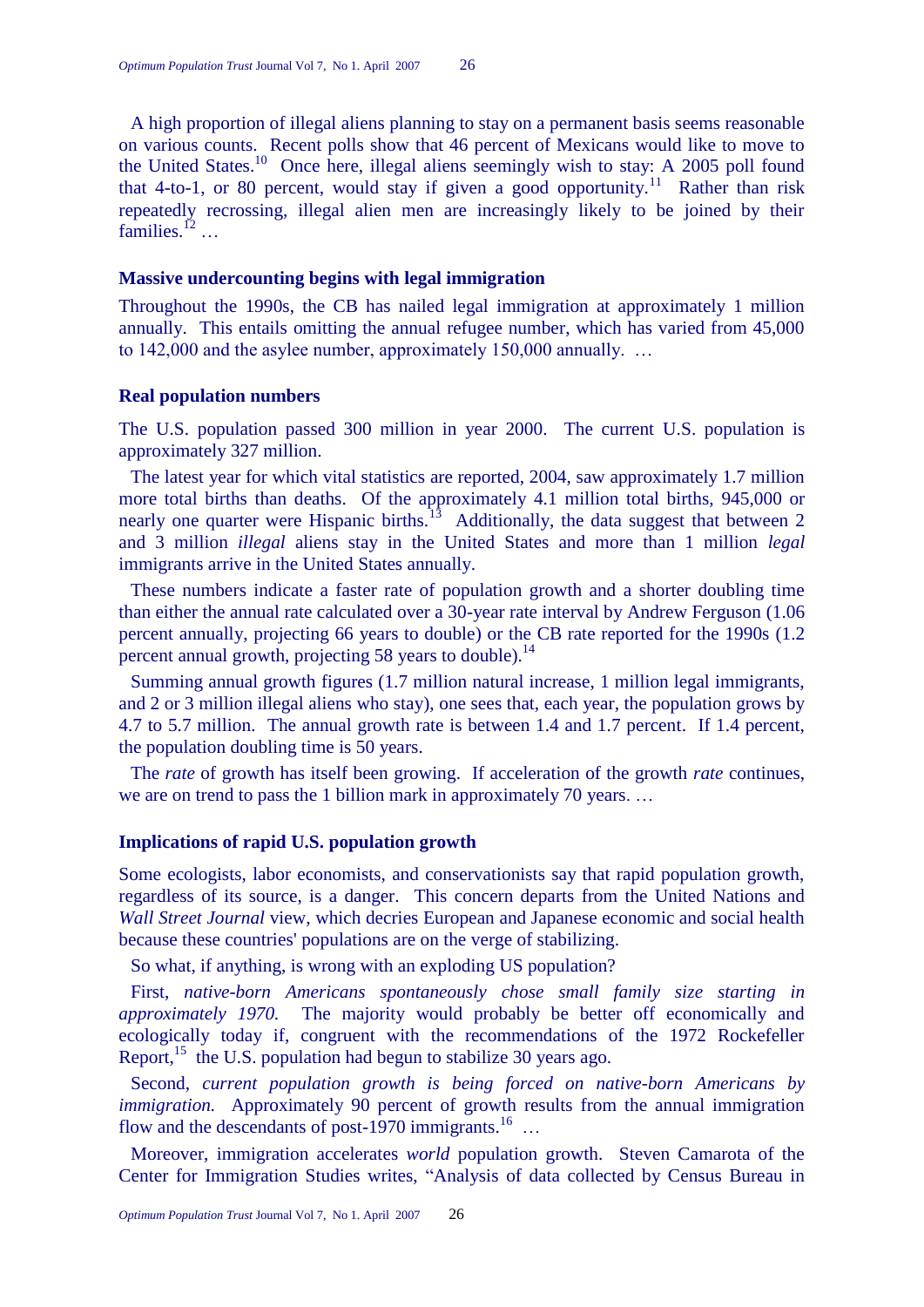2002 shows that women from the top-10 immigrant-sending countries living in the United States collectively tend to have higher fertility than women in their home countries. As a group, immigrants from these countries have 23 percent more children than women in their home countries, adding to world population growth. .... Among Mexican immigrants in the United States, for example, fertility averages 3.5 children per woman compared to 2.4 children per woman in Mexico." $17$  ...

Economist George Borjas observes that immigration depresses wages and displaces Americans from jobs, costing native-born American workers \$195 billion annually.<sup>18, 19</sup> In 2000, the wages of native-born American workers were reduced by an average 3.2 percent. 20

The impact is not even. Citing a current Northeastern University study, the New York Times states that "illegal immigrants contributed to a sharp decline in employment of teenage and young adult Americans."<sup>21</sup> The effect on young and less-educated workers is not new news. Most recently, however, Borjas reported that the wage impact is "most intense" at the two ends of the native-born education range. $^{22}$ 

In addition to depressing wages, immigrant workers displace Americans. Steven Camarota analyzes CB data, finding that "between March 2000 and March 2004, the number of adults working actually increased, but all of the net change went to immigrant workers."<sup>23</sup>

Andrew Sum and his colleagues at Northeastern University concur. Since 2000, immigrants have taken more than 100 percent of net new jobs, that is, both capturing new jobs and displacing Americans from existing jobs. $^{24}$  ...

Economist Lester Thurow's 1990s analysis of the cost of population growth – without reference to whether the growth is organic or from immigration – concludes that maintaining the quality of infrastructure requires a nation to commit 12.5 percent of its GDP for each 1 percent of population growth.<sup>25</sup> A community study on infrastructure costs associated with population growth is congruent. Eben Fodor calculated in the 1990s that each new three-person residential unit burdened taxpayers with an average of more than \$15,000 in new requirements for capital improvements, not counting annual operating  $\text{costs.}^{26}$  ...

One acre of land is lost to highways and urbanization for each person added to the U.S. population; each person uses 2,800 gallons of oil equivalents and 530,000 gallons of water per year.<sup>27, 28, 29, 30</sup>…

Such ecological losses and challenges are separate from the loss of community public spiritedness that follows rapid growth and multiplying languages and cultures. *Immigration advocates are challenged to show one fast-growing, multicultural society that is cohesive, democratic and smoothly functioning*. *…*

The tally of losses from mass immigration suggests that a large price is paid for so-called cheap labor and for advancing the financial and political elite's agenda of erasing borders and integrating Canada, Mexico and the United States into the Partnership for Prosperity and Security, a.k.a. North American Union.<sup>31</sup> Middle class Americans, possibly to be joined by Canadians, would pay the greater part of the bill.

A healthy respect for probable errors in Census Bureau data advances the case for putting *enforcement* with the purpose of stopping illegal immigration and dramatically reducing legal immigration at the top of the legislative and executive branch agenda.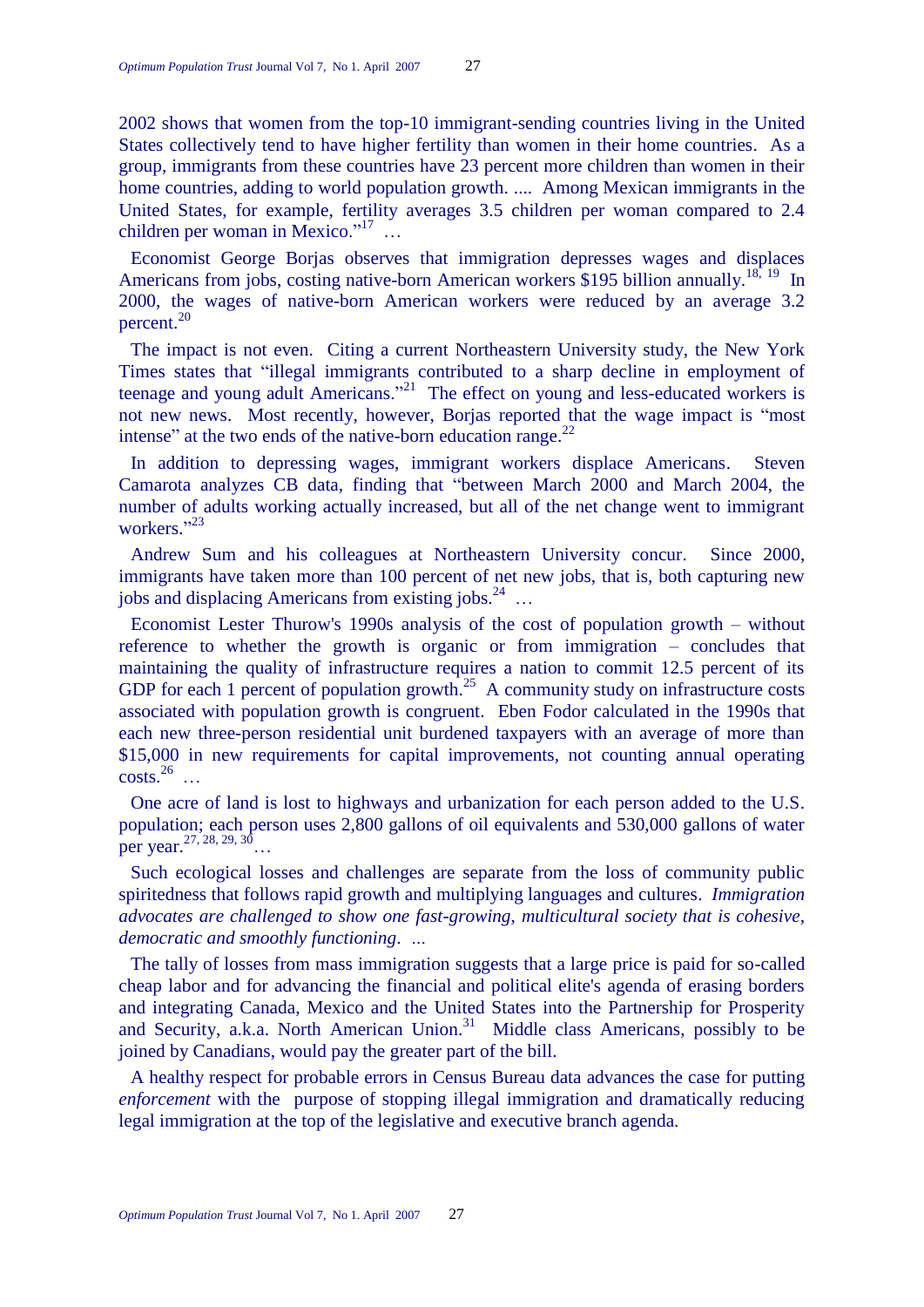# **References**

- 1. The original paper was titled, Census Bureau Distortions Hide Immigration Crisis: Real Numbers Much Higher. *Population-Environment Balance*, October 2006. Washington, DC. [http://www.Balance.org.](http://www.balance.org/)
- 2. Ferguson, Andrew R.B. Review of The Collapsing Bubble, by Lindsey Grant. Optimum Population Trust, Great Britain, September, 2006.
- 3. Population Reference Bureau. World Population Data Sheet (WPDS), Washington, D.C. 2006.
- 4. Stoddard, David J. Testimony Submitted to U.S. Subcommittee on Criminal Justice, Drug Policy and Human Resources, Representative Mark Souder, Chairman. February 22, 2002.
- 5. Justich, Robert, Ng, Betty. The Underground Labor Force is Rising to the Surface. New York: Bear Stearns Asset Management, January 3, 2005.
- 6. Buchanan, Patrick. *State of Emergency: Third World Invasion and Conquest of America.* Thomas Dunne Books, 2006.
- 7. Gonzalez, Daniel and Carroll, Susan. Siege on Border: Costly Fortifications Fail to Deter Immigrant Flow. *Arizona Republic,* June 19, 2005.
- 8. Cornelius, Wayne. Testimony to House Judiciary Committee on Immigration. Marine Corps Recruit Depot, San Diego, CA, September, 2006.
- 9. Grant, Lindsey. What We Can Learn From the Missing Airline Passengers. *The NPG Forum.* Teaneck, NJ: Negative Population Growth, Nov. 1992.
- 10. Schodolski, Vincent J. Mexicans Like the U.S. Merida Insider, August 19, 2006.
- 11. Pew Hispanic Center. Press Release: Extensive Survey Examines Mexican Migrants' Views Toward Immigration Reform Proposals. Washington, D.C., March 2,2005.
- 12. Gonzalez, Daniel and S. Carroll. Siege on Border: Costly Fortifications Fail to Deter Immigrant Flow. *Arizona Republic,* June 19, 2005.
- 13. National Vital Statistics Reports: Preliminary Data for 2004. Births: Vol. 54(8), December 29, 2005. Mortality: Vol. 54 (19), June 28, 2006. National Center for Health Statistics, Hyattsville, MD.
- 14. Population Reference Bureau web site, http://www.prb.org/.
- 15. President's Commission on Population Growth and the American Future. *Population Growth and the American Future* (the Rockefeller Report). New York: New American Library, 1972.
- 16. Camarota, Steven A. Births to Immigrants in America, 1970 to 2002. *Backgrounder,* Center for Immigration Studies, Washington, D.C. July, 2005; Center for Immigration Studies, Immigration Statistics. Washington D.C., various dates.
- 17. Camarota, Steven A. Birth Rates Among Immigrants in America: Comparing Fertility in the U.S. and Home Countries. Washington D.C: Center for Immigration Studies, October 2005.
- 18. Borjas, George. *Heaven's Door.* Princeton University Press, 1999.
- 19. Borjas, George. *Increasing the Supply of Labor Through Immigration,* CIS Backgrounder, May 2004.
- 20. Borjas, George. The Labor Demand Curve is Downward Sloping: Re-Examining the Impact of Immigration on the Labor Market. *Quarterly Journal of Economics,* fall, 2003.
- 21. Preston, Julia. Illegal Workers Supplant U.S. Ones, Report Says. New York Times, September 22, 2006.
- 22. Brimelow, Peter. New Borjas Bombshell: Immigration Now Impacting College Grads' Incomes, http://www.vdare.com/ August 29,2003.
- 23. Camarota, Steven A. *A Jobless Recovery? Immigrant Gains and Native Losses.* Washington D.C: Center for Immigration Studies, October, 2004.
- 24. Sum, Andrew et al. "Foreign Immigration and the Labor Force of the United States." Center for Labor Market Studies, Northeastern University, July, 2004.
- 25. Sundquist, Bruce. *Immigration Economics,* 2nd edition, May 13, 2000.
- 26. Fodor, Eben. The real cost of growth in Oregon. *Population and Environment 18 (4), 373-388 1997.*
- 27. Pimentel, David and M. Pimentel [Eds.]. Food, Energy, and Society. University Press of Colorado, 1996.
- 28. Pimentel, D., B. Berger, et al. "Water Resources: Agricultural and Environmental Issues." *BioScience* 54(10): 909-918.2004.
- 29. Pimentel, David. Personal Communication, September 14, 2006.
- 30. Worldwatch Institute, *State of the World 2004,* pp. 27, 50.
- 31. Corsi, Jerome R. *The New World Order. Canadians Protest New World Order,* http://www.worldnetdaily.com/ September 9, 2006.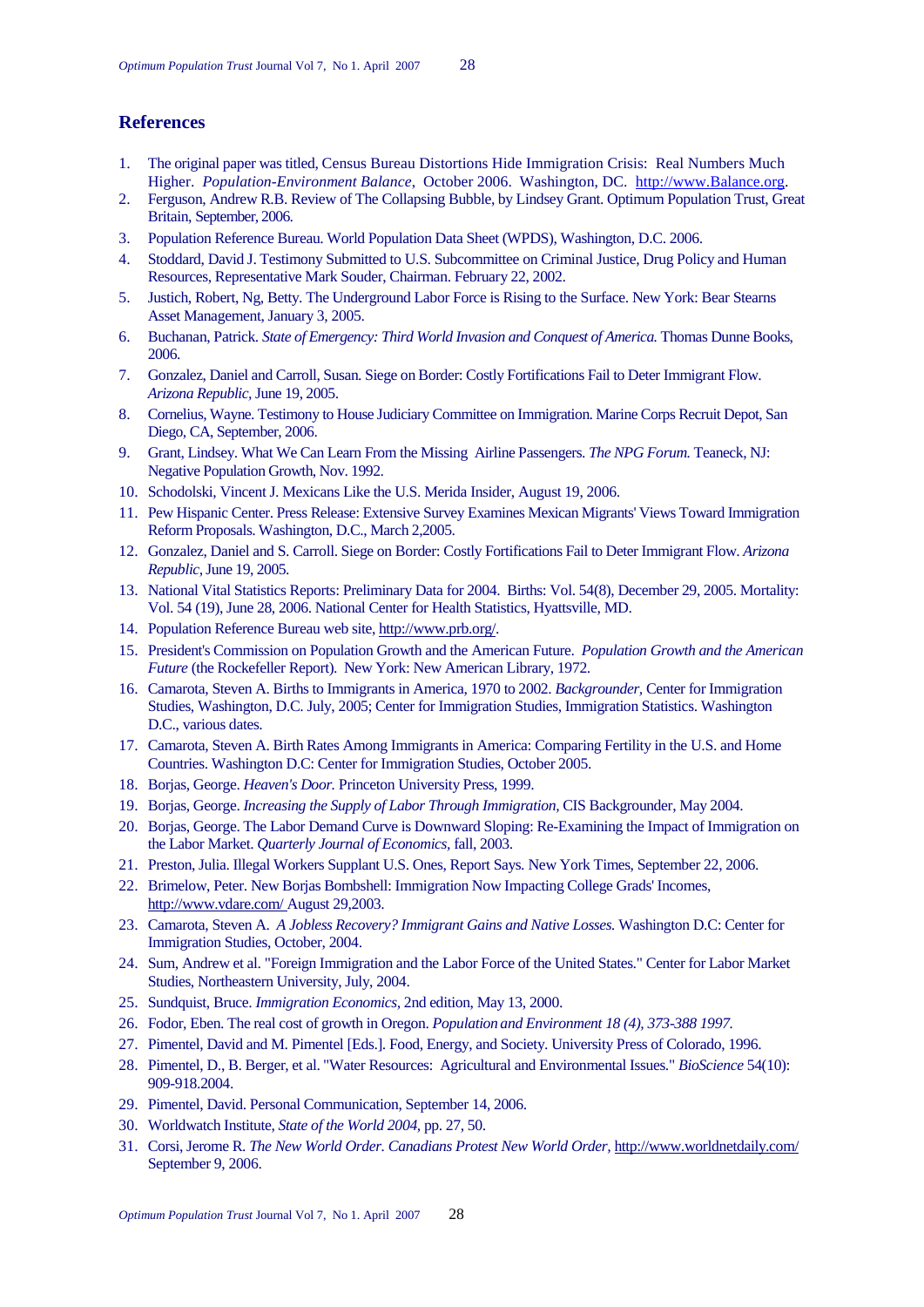This is the third contribution to this series, which chronicles how some people, living at the start of the twenty-first century, reached their understanding of the human condition. Sandy Irvine was for 7 years the editor and main contributor to *Real World*, a magazine referred to by Val Stevens in her contribution in the last issue of the OPT Journal.

# **PATHS TO WISDOM, NUMBER 3**

By Sandy Irvine.

45, Woodbine Road, Gosforth, Newcastle Upon Tyne, NE3 1DE

My growing appreciation of both ecological sustainability in general and the population dimension in particular has followed a rather uneven and indeed rocky road. There has been no sudden flash of light, rather a diversity of experiences that led me to conclude that the biggest single issue on planet earth is the sheer number of one species, humankind.

My first vague thoughts came as a child. I grew up in Huddersfield in the industrial conurbation of west Yorkshire. Many of my relatives lived in Scotland and indeed further north, my father being a Shetlander. The contrast between the crowded towns of industrial England and the big open spaces around my uncle's croft made a big impression on my youthful mind.

However, in my teens, my path was to take a radical change of direction. At the age of 18, I left for Newcastle and university in 1968, year of the Paris events and big anti-Vietnam war protests in England. I already called myself a socialist, mainly because of the influence of my great uncle, a former coal miner in Yorkshire and subscriber to the Communist newspaper, the *Daily Worker*. I often read his papers on our regular Sunday visits (his family raised my mother). I never bought the notion of the USSR as the workers' paradise but the case against capitalism seemed overwhelming (and one which I still accept today).

I joined a group called the International Socialists group (now Socialist Workers Party) in 1968 and was active for many years in left-wing politics, including a period as a paid full-time organiser in Newcastle. The socialist emphasis on economic exploitation, inequality and on the need to distribute the fruits of human labour to each according to his/her needs pushed to the back of my mind the extent to which the Earth was able to underwrite human expectations and how soon rising human numbers in and of themselves would make those demands unsustainable.

During this period, however, I read *Blueprint for Survival*<sup>1</sup> and *Limits to Growth*.<sup>2</sup> I also heard the American biologist Barry Commoner give a lecture in 1972. The two books did lodge in my brain the nagging thought that, on a finite planet, there could not be infinite growth. Commoner did not agree with campaigners like Paul Ehrlich about the threat from overpopulation and since then has attacked the idea. Yet he forcefully explained the dangers of messing around with Mother Earth.

Ironically, the International Socialists group also encouraged greener thoughts, albeit more by chance. It took a different stance to that of most left-wing groups. Its theorists, like economist Michael Kidron, argued that the Communist Bloc was nothing to do with real socialism but was in fact a variant of capitalism, namely what the International Socialists and others called 'state capitalism'. The defining feature of both systems was a compulsive search for open-ended economic expansion.

Growth, then, was the issue. My appreciation of the population element in the growth dynamic was encouraged by a year I spent as a Town Planning student (I subsequently transferred to History, repulsed by the horrid developments that planners were helping to create). As a trainee planner, I had to do various exercises, relating to new housing and the like. Though some could be said to be driven by demands for greater affluence, the root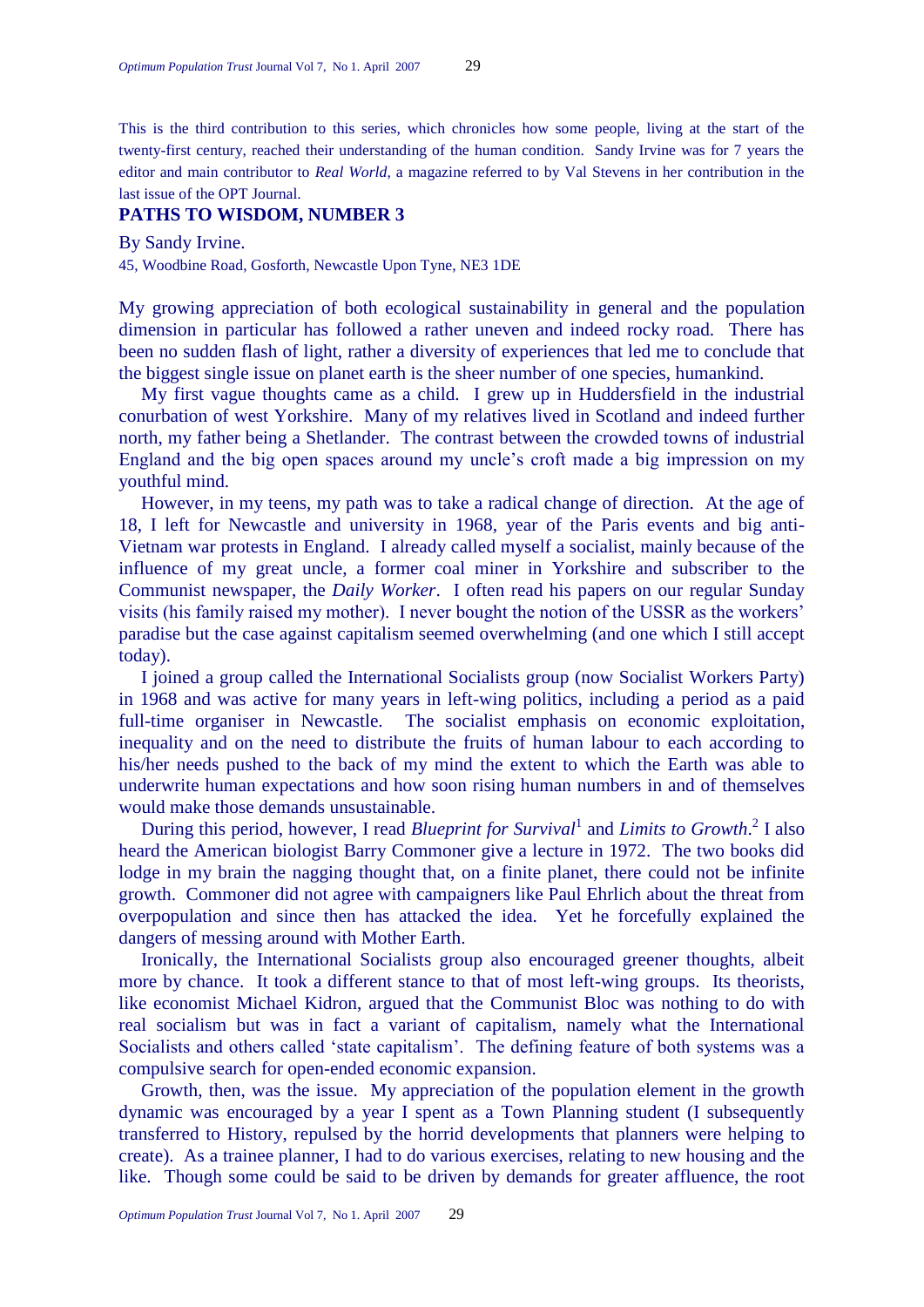factor always seemed to come back to human numbers. The fewer people, I came to appreciate, the lower demand there would be for more development (usually meaning more urban sprawl).

During my time at university, I spent every summer working as a relief lock-keeper on the Thames. It was a great job at lovely places like the locks at Windsor and Marlow. It too provided more education, this time about the so-called ‗tragedy of the commons'. The river was essentially a common property finite resource. As a result, more and more people kept hiring or buying boats and trying to sail them on the river. The result was routine congestion, which sometimes, especially on sunny Sundays, led to a two hour wait to get through our lock, due to the sheer number of boats. Such growth seemed counterproductive, destroying the very pleasures people sought in the first place. It was also one which could only be resolved by the setting of public limits on boating.

Through the 1970s, these vague thoughts about the significance of the Earth's lifesupport systems and the nature of threats to them began to firm up. I did more reading Paul Ehrlich,<sup>3</sup> Garrett Hardin,<sup>4</sup> and Edward Goldsmith<sup>5</sup> in particular made a big impact on me. I still think that Hardin is a much misunderstood writer, nowhere near as reactionary as some critics allege. Because I had always enjoyed wild environments, I had no problem in accepting notions about the intrinsic worth of the Earth as a whole and of individual nonhuman species, when I came across books that argued this position. Writings by David Ehrenfeld, $6$  John Livingston<sup>7</sup> and Arne Naess $8$  stand out. Utilitarian arguments about environmental conservation seemed a limited and limiting standpoint, one which would eventually lead to acquiescence in the destruction of life and landforms not deemed to be useful. The conclusion was now obvious: the more people and associated artefacts there were, the less non-human nature there would be.

Direct contact with the Earth's marvels has been a truly life-enhancing experience and education in its own right. Three events stand out. First was a hike through the Pacific Rim National Park in Canada. At one point, the trail crosses from secondary growth into primal forest. My memory of the contrast between the two, between ecological poverty and wealth, makes me angry whenever I see stupid claims that, quantitatively speaking, the Earth's forest cover is increasing. Shortly after that walk, we went out on the Pacific in a little motorboat and found ourselves right next to a huge whale. The magnificence of this creature only underlined the folly of people who destroy the wonders of creation. Thirdly, on another visit to western Canada (my wife's brother lives there), we went for a hike across Sunshine Meadows above Banff in the Rockies. We walked for a while with a Park Ranger, and I always remember her saying that the bears had been driven from the area simply because the sheer number of people who now regularly hike there (which included us, of course!).

A number of summers spent under canvas with my wife and two children in the mountainous Cevennes in southern France near lovely villages like Cantobre always reminded me that humans too can create things of great beauty. So too do museums and galleries. Last year, for example, I went to see the famous Vermeer exhibition in the Hague. Yet the Dutch 'golden age' as well as periods like the Italian renaissance were products of comparatively small populations, and I cannot but look at today's teeming cities and see a general cultural debasement, numerous wonderful exceptions notwithstanding. More seems to be less in all kinds of ways.

In the late 1970s, my path took another detour. I had joined the Ecology Party (soon rebranded as the Green Party). The well-know campaigner Jonathon Porritt made a particularly big impression on me (even though I now strongly disagree with some of his positions, I still greatly admire the work he continues to do). Later, I was elected to the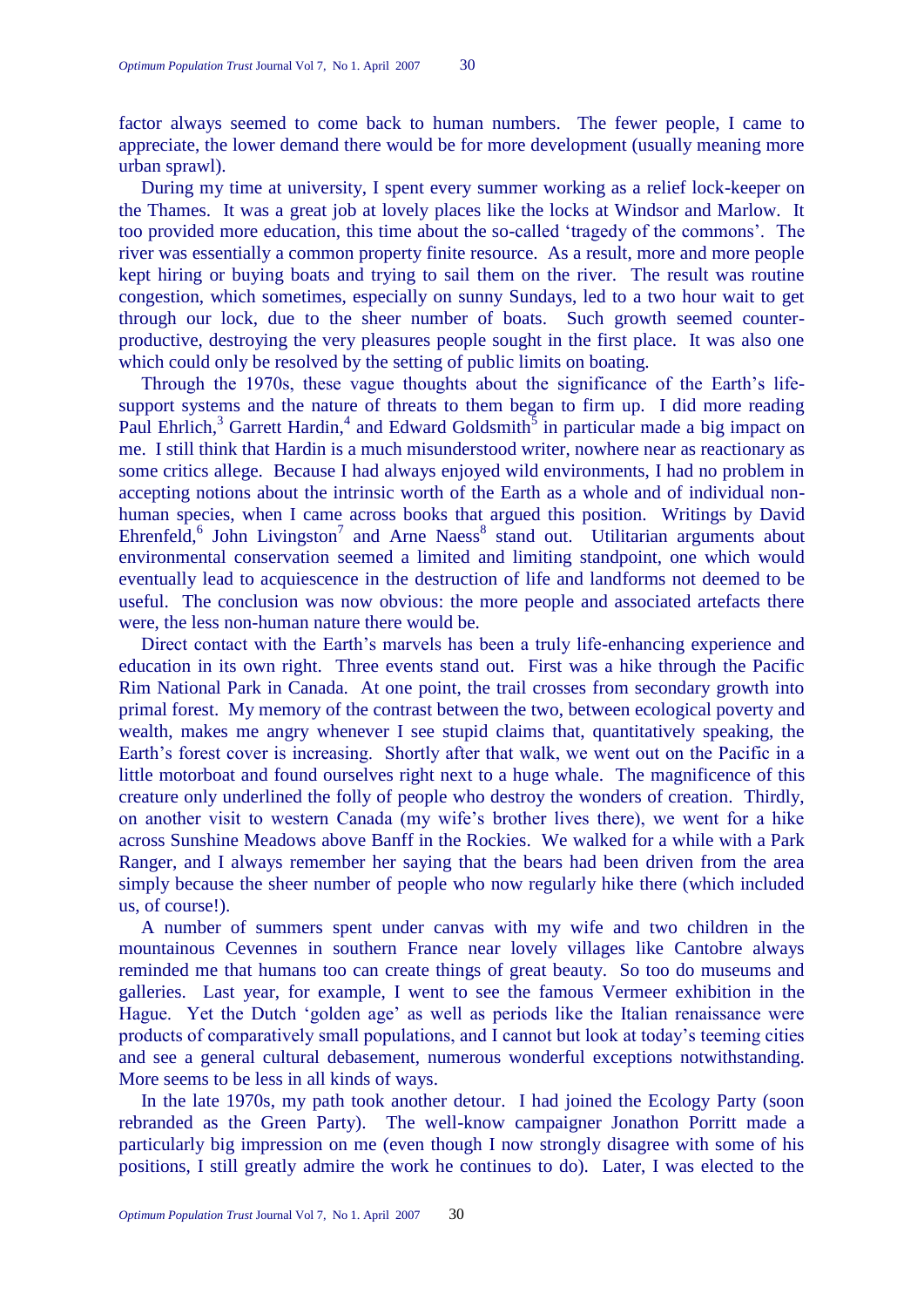Green party's first National Executive. I also became a member of the *Ecologist* editorial board.

However the realisation quickly dawned that the environmentalism of most greens was actually very shallow. Their agenda was a human-centred one, at whose core was a belief in expanding entitlements. The Green Party quickly distanced itself from any serious stance on overpopulation and soon began to dump environmental issues on the back burner. I was amazed, for example, when, not long after joining the Green Party, I was told by the then co-chair Jo Robins that the party went on too much about the environment.

Indeed the party gradually shifted towards an agenda founded on expanding human rights, with little consideration of balancing responsibilities. There was simply no assessment of how the Earth could possibly sustain the concomitant increase in demands placed on her life-support systems. At best people would tell me that conversion of industry from arms production to more socially useful products would do the trick, not realising that Nature's accounts make no distinction between armoured cars and ambulances.

Such ecological myopia was true of other wings of the movement too. Thus the *Ecologist* magazine had changed radically since its early days. No longer addressing the realities of overpopulation, it began to talk about reproductive rights instead. I sometimes think that its name now breaches the Trades Description Act.

For such reasons, I conceived the idea of a publication that would try to seriously address the issues so neglected by others. With my good friend Alec Ponton, I tried to launch a deeply green magazine which we named *Real World*, since we thought most other publications inhabited some kind of fantasy world. Alec and I had written a book together, *A Green Manifesto*, and now thought we could produce a quarterly journal. We survived 19 issues before the pressure of work and family forced us to cease production.

However the experience brought me into contact with many individuals who further advanced my understanding of the people-planet conundrum — and its overriding importance. There are too many to name so I'll only identify a few merely to illustrate their variety: Ted Trainer (an Australian academic), Stan Rowe (a brilliant Canadian botanist but, sadly, now dead), David Orr (an American educationalist), and George Sessions (an American philosopher). Though I think that the USA is still the heart of 'the beast', it has been reassuring to discover how many thoughtful souls reside in its midst. Here I'd like to mention what I now consider to be the best magazine I discovered *Wild Earth*, again of American provenance, though sadly it is now defunct.

There is one last part to this story. I had spent the first 18 years of my life living on a council estate. It housed all sorts of people. As a full-time political organiser I also met a wide variety of working class people. For the past 30 years, I've taught in a Further Education college, again mainly teaching students from quite ordinary backgrounds. Observation of popular lifestyles, and the opinions which informed them, led me to conclude that many ordinary people play a conscious, willing and indeed wilful part of the destruction that has trashed and continues to trash the Earth.

Though I remain hopeful about the better side of humans, I cannot swallow the romantic image of the masses lodged in the minds of many radicals, a lot of whom come from wellto-do circumstances. Indeed many leading lights in both red and green circles were born with rather big silver spoons in their mouths. Perhaps it is that which makes them suffer from a kind of inverted snobbery that, in turn, leads them to idealise the masses. Therefore I've always been doubtful whether the empowerment and direct democracy demanded by many radical groups were the road to sustainability, unless other changes accompanied them. At the very least, fewer people may mean fewer wreckers (the very opposite of